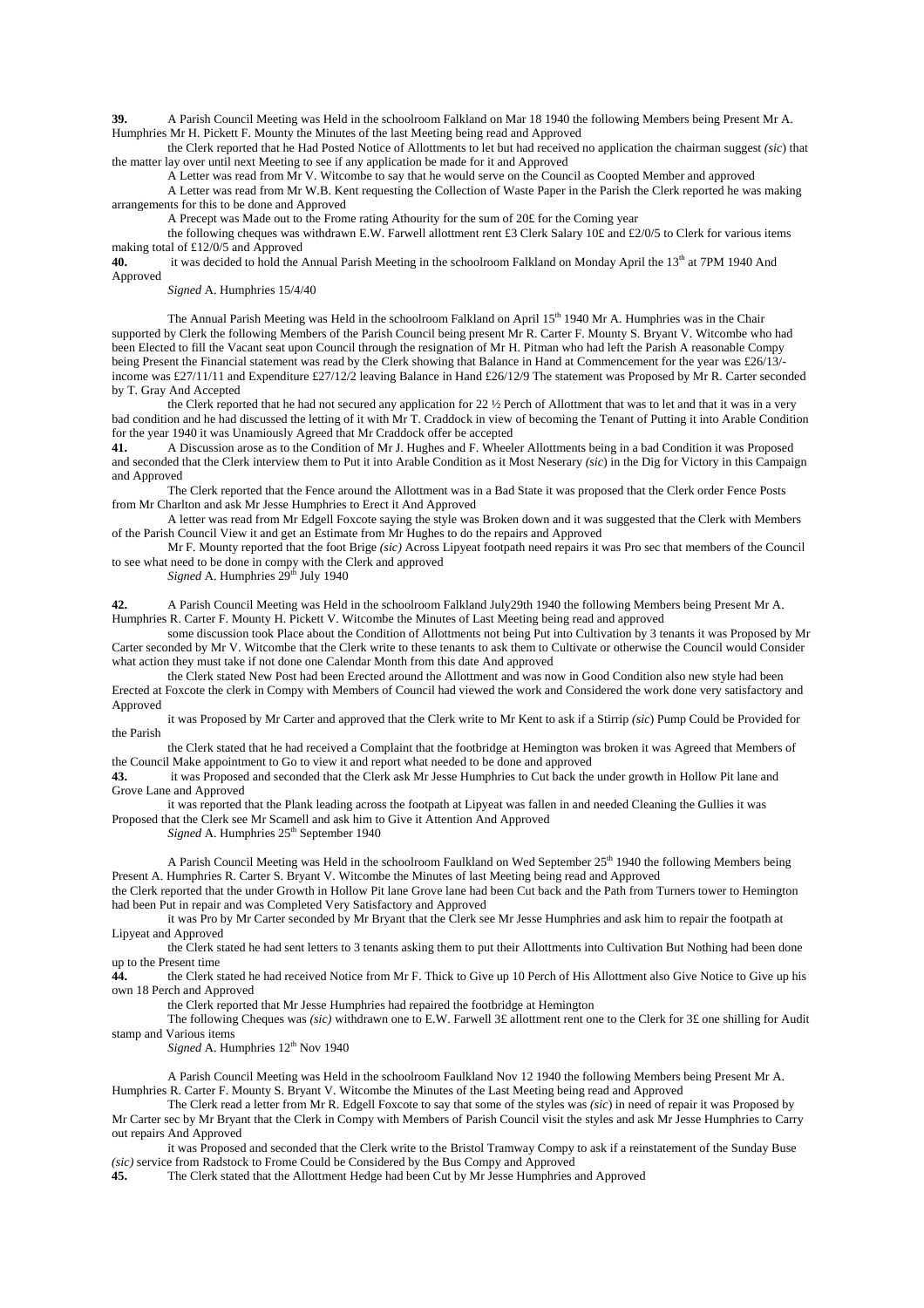it was unamiously agreed to put the Collection of salvage in the United Parishes of Hemington Hardington Foxcote Mr V. Francis rep of the Rural District Council being Present said it was decided that Every Parish was requested to take this in Hand and after A Good surplus had been it Could be sold and the money used as the Committee think fit it was Pro by Mr S. Bryant Sec by Mr F. Mounty that the Clerk appoint Lads to do the Collecting on Saturday mornings also to add Mr T. Nicholas Mr T. Craddock Rev Owen Jones and Mr Joseph Green to the Committee and Approved

*Signed* A. Humphries 18/3/41

A Parish Council Meeting was Held in the schoolroom Falkland on Mar 18 1941 the following Members being Present A. Humphries R. Carter F. Mounty H. Pickett V. Witcombe S. Bryant the Minutes of the last Meeting being read and approved

A Letter was Read from Mr T. Nicholas who was Present and Rev Owen Jones to Put before the Parish Council the need of New Burial Ground for the Parish of Hemington it was moved and seconded that the Matter be left over until April 17 at the annual Parish **46.** Meeting to be held in the schoolroom Falkland at 6.30 PM and unamiously Approved

the Clerk reported that the styles at Foxcote had been Put in repair also that the wicket Post on Causely footpath was broken down it was Proposed that the Clerk visit Mr H. Ludwell to see what repairs need to be Carried out and approved

The Clerk Read a Letter from the Bristol Tramway Compy regarding the reinstatement Sunday service of Buses from Frome to Radstock saying that owing to the Ration of Fuel they was unable to do so at the Present it was Pro by Mr R. Carter that the Clerk Acknowledge their letter also to ask if their *(sic)* would be any likelihood of reinstatement in the Near Future and approved

The Clerk reported that the dump of salvage was Practically full it was Proposed and seconded that the Clerk write to Mr Burt Sanitary surveyor to know if he Could recomind *(sic*) a Purchaser and approved

the Clerk reported that all the Allottments had been let for the Coming year also that fresh wooden blocks was needed to fasten down the Seats on the Village Green it was Pro sec that the Clerk Make Purchase of sleeper wood for this Purpose and approved A Precept was Laid to the Frome rating Athourity *(sic*) for the sum of twelve Pounds for the Coming Year

**47.** it was Proposed by Mr R. Carter sec by Mr Pickett to write to Mr Kent Clerk to The District Council of Frome to Know if some

sand Could be Placed at Ruckly Ford and Foxcote in case of a Blitz and Approved The following Cheques was *(sic*) Withdrawn E.W. Farwell 3£ allottment rent one to Clerk Salary 10£ and £2/4/6 for Stamps Stationery and Various items

*Signed* A. Humphries 17/4/41

The Annual Parish Meeting was Held in the schoolroom Falkland on Thursday april 17 Mr A. Humphries Chairman Presided the following Member *(sic)* being present R. Carter F. Mounty S. Bryant the Clerk Gave the Financial Statement for the year Ending Mar 31 1941 their *(sic*) was Balance in hand at Commencement of the year £26/12/9 the total income of £54/0.9 and expenditure £21/9/8 Leaving a Balance in hand of £32/11/3 Rev Owen Jones moved that the report be adopted seconded by Mr T. Nicholas and Unamiously Approved

Mr T. Nicholas reported that some large stones had been strewn upon the footpath from Turners Tower to Hemington the Clerk reported that a man had been employed on two occasions to Clear the footpath also the Parish Council had

asked the school masters to warn the Boys in school and approved

**48. ther** *(sic)* was some Discussion of the Postal delivery being late in the village and was said to be very inconvenient for People in Business Mr S. Bryant said we must all be Prepared to meet with difficulties in Present state of Affairs and he believed Everything was being done as well as it Could be done in the interest of the Public

A Letter was read by the chairman from the Bristol Tramway Compy saying the *(sic*) could be no reinstatement of the Sunday Bus service from Radstock to Frome at Present

The Clerk reported that the wicket on Causly footpath was Broken down and the other one needed repairs and Estimate had been received from Mr Hughes to do the work for the sum of £2 it was Proposed by F. Mounty sec by R. Carter that the Clerk let Mr Hughes Commence the work at once and approved

the Clerk was instructed to have the seats fixded *(sic)* on the Village Green for the summer months and to have them fixed up with Concrete so as they Could not be Placed about on the Green and to ask Mr Hughes to do the work and Approved

A Letter was read from the Church Council Correspondent Mr T. Nicholas stating that there was only enough Burial Accomadation *(sic)* in the old churchyard at Hemington to last until the End of the year 1942 and that the church Council had unamiously decided to make application to the Parish Council to Provide other accommodation by time this expired

**49.** the following Church Council Members being Present to state the Views to the Annual Parish Meeting the Rev Owen Jones rector of Hemington Mrs C. Scamell and Mr T. Nicholas after some lengthy Discussion upon the Matter the Chairman of the parish Council asked the rector if he thought an Arrangement Could be Come to by the Right Hon Lord Hylton for that Peice *(sic)* of Land Attached to the front of the Church Now being used as a Garden to be extended for Burial Purpose as he thought if some Arrangment *(sic)* could be made with his Lordship it would save the parish of being involved in such Heavy expenditure at the Present time and would serve the United Parishes Purpose for some years the rector replied that he Could Not say what attitude his Lordship would adopt but he thought he Could be Approached upon the Matter and see if some arrangment *(sic*) Could be made it was Proposed by the Rev Owen Jones rector of Hemington seconded by Mr T. Nicholas that the Matter be left in the Hands of the Parish Council and was Unamiously Approved

*Signed* A. Humphries  $8<sup>th</sup>$  August 1941

**50.** A Parish Council Meeting was Held in the schoolroom Falkland on Aug 8<sup>th</sup> 1941 the following Members being Present Mr A. Humphries H. Pickett V. Witcombe S. Bryant the Minutes of Last Meeting was Read and Unamiously Approved the Clerk reported that the wickets on Causely footpath had been replaced and Considered Satisfactory

A letter was Read from the Post Master General to say that Enquiries was being made with a View to Provideing *(sic)* an Earlier delivery in the District and the Matter will Not be lost sight of and at some future date it shall be Carried out and Approved

some discussion took Place about the Parish Council Providing New Burial Ground for the United Parishes the Chairman stated that the church Council had been unable to arrange with his Lordship in taking in the Peice *(sic)* of land adjoining the church it was unamiously Agreed that the Parish Council Meet at Hemington on thursday Aug 11 1941 at 7 o clock and Approved

the Chairman reported that Complaints had been Made about the styles leading from Frome road to Hemington it was Agreed to visit the Places the same time on Thursday Aug 11 to see what repair was Needed And Approved

**51.** A letter was read from the Somerset County Garden Produce Committee the clerk said he had acknowledged the letter saying that Everything was being done by the Parish Council to Encourage the Growing of More food and approved

A cheque was withdrawn to the Clerk for the sum of £2/2/4 for Various items

*Signed* A. Humphries  $11<sup>th</sup>$  Sept 1941

A Parish Council Meeting was Held in the chapel schoolroom Falkland on Thursday Sep  $11<sup>th</sup>$  1941 the following Members being Present A. Humphries R. Carter H. Pickett F. Mounty the Minutes of the last Meeting being Read and Approved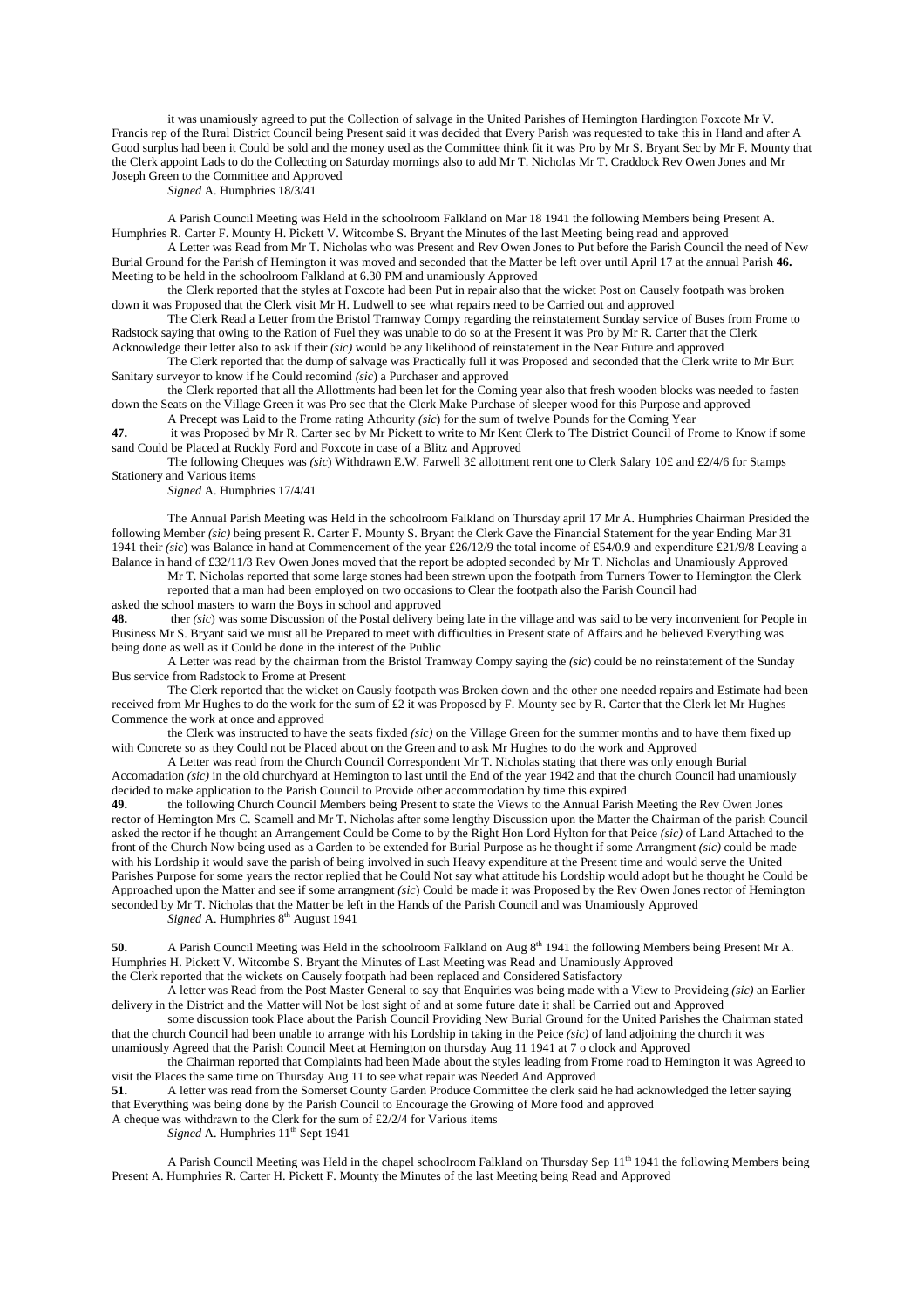A Letter was Read from the Minister of Health in reference to the New Burial Ground to be Provided by the Parish Council for the Year Ending 1942 Rev Owen Jones and T. Nicholas Members of the Church Council being Present the Chairman Pointed out that the Ministry was not Preparded *(sic)* to sanction the raising of a Loan at the Present Unless it was fully Proved by the Parish Council it was a Nescetty *(sic)* some Discussion took Place upon the Matter when the Chairman wished to Know what area there was left in the Old Churchyard for Burial **52.** Mr Nicholas replied that there was a Peice *(sic)* at the Head of the church that had Not been used for a Numbers *(sic)* of years it was suggested by the Rev Owen Jones and Unamiously agreed that the Chairman Meet Mr Nicholas at the church to see the Area that was still avalable *(sic)* for Burial Purposes and report to the Parish Council on Friday Next Sep 19<sup>th</sup> 1941 before a reply was forwared *(sic)* to the Ministry and was unamiously Approved

A Cheque was withdrawn to E.W. Farwell for the sum of Three Pounds £3 for Half Year's allottment Rent *Signed* A. Humphries  $19<sup>th</sup>$  September 1941

A Parish Council Meeting was Held in the schoolroom Faulkland Sep 19 1941 the following Members being present A. Humphries R. Carter F. Mounty V. Witcombe the Minutes of the Last Meeting being Read and Unamiously Approved

the Chairman stated he had met the church Council in reference to Providing the New Burial Ground and there was Not Enough Ground to last until the year of 1942 as was stated by the Church Council but if Permission was Given for the use of the Peice *(sic)* of land at the Head of the church where the remains of the People lay that was interred in the year of the Black Plague there would be enough of Ground to last a further 4 years at the Average of 10 Burials Per Year it was unamiously Agreed that this information be forwarded to the Ministry of Health

*Signed* A. Humphries 30/1/42

**53.** A Parish Council Meeting was Held in the schoolroom Falkland on Friday Jan 30 1942 the following Members being present A. Humphries R. Carter F. Mounty H. Pickett V. Witcombe S. Bryant the Minutes of Last Meeting was Read and Unamiously Approved

the Clerk stated he Had written to W. B. Kent to Know if any Appointment had been made with the Medical Officer of Health in reference to Provide New Burial for the United Parishes and Mr Kent had replied to say it was receiving Attention it was Pro by Mr Carter sec by H. Pickett that the Clerk and the Chairman Meet the Medical Officer at the church if theer *(sic)* services are required and was Unamiously Approved

The Clerk reported that a report had been sent to him to say that the footpath Leading from Foxcote Cottages had been Closed by Mr Warren and he had written to Mr Warren to ask him to remove any obstruction that had been Placed upon the Public footpath and the Clerk and Mr F. Mounty had visited the Path and it was Now in Order and Approved

The Clerk reported that some charge was to be made by the Parish Council to Tenants occuping *(sic*) Peices *(sic)* of Ground when left in Delapidated *(sic)* state the Clerk stated he had been asked if Artificial Manure **54.** Could be obtained from the War Executive Comittee *(sic)* for all Persons having Plots of Garden Mr Carter Proposed that the Clerk Make enquiry sec by H. Pickett and approved

it was Proposed by Mr R. Carter sec by Mr V. Witcombe that a Precept be served upon the Frome Rating Athourity *(sic*) for the sum of £12 for the Coming year and was Unamiously Approved

The Clerk reported that two Bondsmen was required for himself in two Sureties of £10 Each. Mr A. Humphries Chairman of the council of 74 North Road Midsomer Norton Consented to become one surety for the Clerk. And Mr S.J. Bryant Consented to Act as another in the sum of £10 Jan  $30<sup>th</sup>$  1942 and was Unamiously Approved

the Clerk reported that Hollow Pit Lane and Grove lane had been trimmed and the footpath from Turners Tower to Hemington and the Allottment *(sic)* Hedges had been cut and was Approved

The following Cheques was withdrawn to the Clerk £1/17/6 for various item and one for 10/- shillings for Audit stamps and approved

Signed A. Humphries 20<sup>th</sup> March 1942

**55.** A Parish Council Meting was held in the schoolroom Faulkland on Friday Mar 20 1942 the following Members being present A. Humphries R. Carter V. Witcombe F. Mounty the Minutes of the Last Meeting bein (*sic)* Read and Unamiously Approved

A Letter was Read from the Medical Officer of health saying further to our Conversation yesterday regarding the use of Hemington Churchyard as a Burial Ground I wish to Confirm that I do not Consider there is any Contraindication for its use for that Purpose from any infectious Point of View Yours Sincerely Hector Denham Md DPH the Clerk stated he had sent a Copy of this letter to Mr T. Nicholas church Council Correspondent and was Approved

the Clerk stated that in view if the approaching summer months the Village Green seats need Painting and to be fixed in a Concrete Bed as they were very roughly used owing to not being fastened down it was Proposed by Mr R. Carter sec by F. Mounty that the Clerk invite and (*sic)* Estimate from V. Francis and Mr J. Greenland Contractors to Carry out the work and report at the Annual Parish Meeting and approved

the following cheques was withdrawn one to E.W. Farwell Estate Agen *(sic*) for **56.** £3 Pounds Half Year Allottments rent and one to the clerk for £10/18/5 for salary Postage and stationery and for Hire of Faulkland school room for Parish Council Meetings

it was Unamiously approved that the Annual Parish Meeting be Held in the schoolroom Faulkland on Friday April the 17 at seven PM and Approved

Mr C. Powill County instructor in Horticulture was Present at the invitation of the Parish Council to speak to allottment *(sic)* Holders and others on Vegetable Production A Good Company being Present and his Lecture being Very Much appreciated by all Present after some Discussion it was unamiously agreed to form an allottments and Garden socoiety *(sic*) in the Atuam *(sic*) to obtain as Many as Possible to take an interest in The Dig for Victory Campaign it was agreed to meet again on Friday Mar 27 and ask Mr A. Humphries Chairman of Parish Council to Make Enquiries at F. Shearn Midsomer Norton to see if any fertilisers for Garden Purposes could be Obtained for the Present Season also Mr Powill would make inquiry and let the Clerk Know by Mar 27 1942 the Chairman moved a Vote of thanks to Mr Powill for Coming up and giving such an interesting Lecture and the Parish Council would bear in mind next September that a Meeting be Called to form an association and Approved

 $Signal A$ . Humphries  $17<sup>th</sup>$  April 1942

**57.** The Annual Parish Meeting was Held in the schoolroom Faulkland on Friday evening April the 17<sup>th</sup> 1942 The Chairman of the parish Council Mr A. Humphries Presided supported by the following Parish Councillers Mr V. Witcombe F. Mounty and H. Pickett Mr R. Carter being indisposed was Unable to be present the Attendance was small

The Financial stated *(sic*) by the Clerk was read which showed Balance in hand at Commencement of the year

£32/11/3 income £19/19/5 expenditure £21/8/3 and Balance at the end of the £31/2/5 it was Proposed by Mr F. Mounty seconed *(sic)* by Mr H. Pickett that the Statement be adopted and Unamiously Approved

The Clerk Read 2 estimates for fixing seats on Village Green one from Mr Greenland Builder and Contracter *(sic)* Norton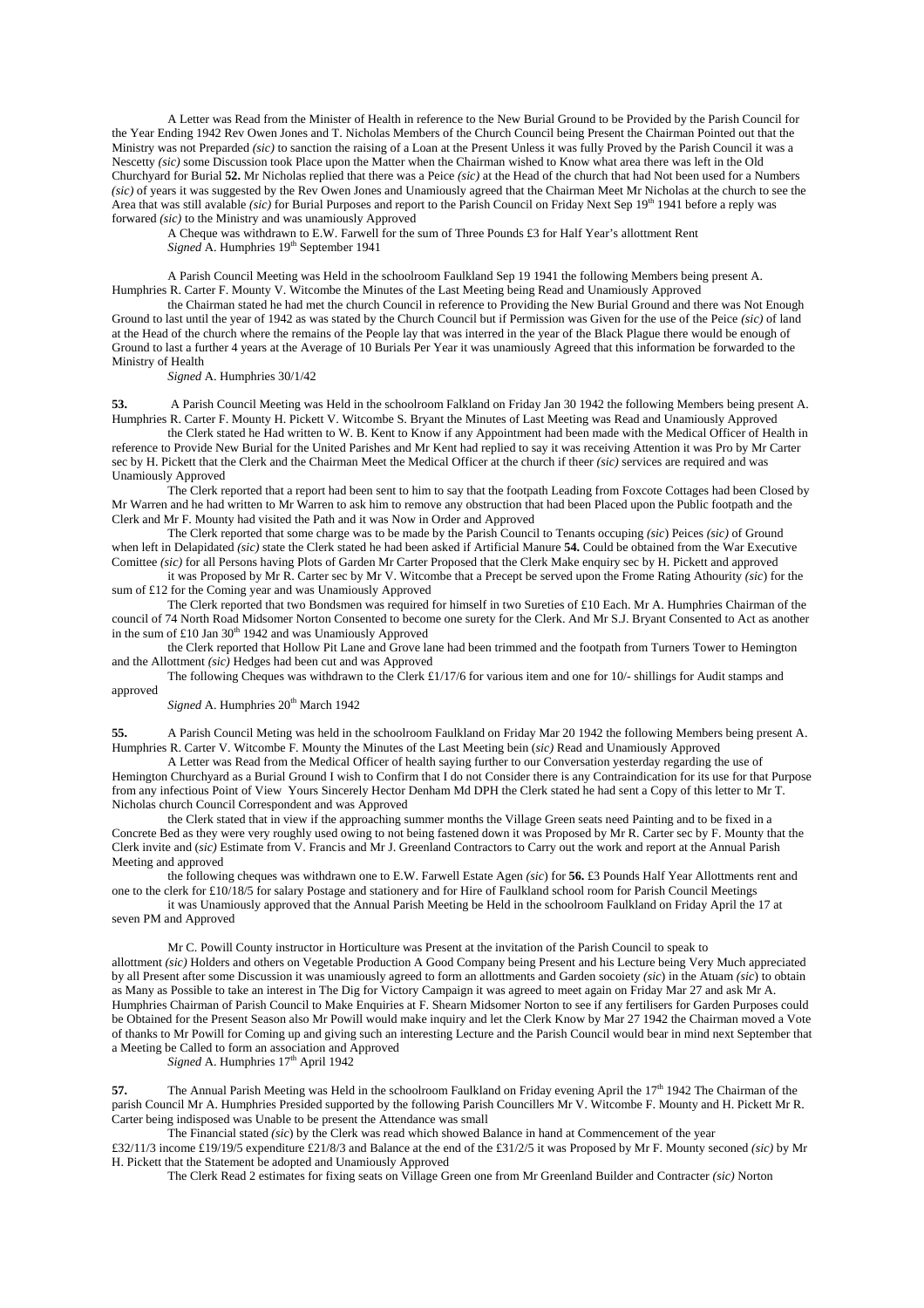St Philip for £7/10/- and one from Mr V. Francis Builder and Contracter Faulkland for 6£ six Pounds to lay a Concrete Bed 9 ft long 4 ft wide and fix with Bolts so as the seats could be Properly secured it was Pro by Mr Pickett sec by F. Mounty that Mr Francis Estimate be accepted and was Unamiously agreed

the Clerk stated that all the allottments *(sic)* rent had been collected and Paid to Bank and that all Plots had been let for the coming year and was Considered satisfactory

**58.** the Chairman said we was *(sic)* all sorry to hear of Mr R. Carter ilness *(sic)* he had been a very interested Member in the Councils Business and we all hope he would soon be restored to his Normal health and that the Clerk write a letter expressing the sympapty *(sic*) of all the Members of the Parish Council and Unamiously Approved

*Signed* A. Humphries  $25<sup>th</sup>$  September 1942

A Parish Council Meeting was Held in the schoolroom Faulkland on Friday Sep 25/1942 the following Members being present Mr A. Humphries V. Witcombe S. Bryant F. Mounty the Minutes of last Meeting being read and Unamiously Approved The Members of the Council Considered the work Carried out on the Village Green by Mr Francis in laying Concrete

beds and fixing the seats Very satisfactory and it was suggested and agreed that the Clerk make Arrangements for them to be stored away for the winter Months

The Clerk stated that there would be Several Plots of Allottment *(sic)* to let in the following year and if no applications was Made for them he would Post Notices in View of obtainging *(sic)* tenants and Approved

it was Proposed and seconded that the Clerk ask Mr Jesse Humphries **59.** to trim Hollow Pit and Grove lane also to cut the allottment Hedge and Approved

it was Unamiously agreed that the Parish Council make arrangements be made *(sic)* to hold a Public Meeting in the schoolroom Faulkland on Friday oct 16<sup>th</sup> at 7 PM with a view of Forming an Allottment Holders Association the Clerk to Post Notices and Approved

A Meeting was Held in the schoolroom Faulkland oct 16 1942 with the View of Forming Village food Production Club and only small Number being present Mr B. Priestly Proposed sec by Mr B. Robbins that the Clerk Make Arrangements with Mr H. Milner Secretary Somerset County Gardens Produce Committee and Mr Powill to Attend and Give an address and outline the Benefits to all Members if a Club is formed and approved

A further Meeting was Held in the schoolroom Faulkland Nov 30<sup>th</sup> 1942 A.H. Loader Presided supported by Mr H. Milner and Mr Powell they Both gave an interesting Lecture upon Gardening and the Benefits that Could be obtained if a Produce Club was formed it was Unamiously agreed that a Chairman secretary and treasure *(sic)* be chosen at the Next Meeting Mr Loader thanked Mr H. Milner and Mr Powell for their attendance and their Address had been very interesting And all was *(sic)* Unamiously agreed they would do all the *(sic)* could to Make the Club sucesful *(sic*) and Approved

**60.** The Parish Council Held a Meeting in the schoolroom Faulkland Jan15 1943 to see if a Voluntary fire guard Could be formed for the United Parishes of Hemington Hardington & Foxcote Mr A. Humphries Chairman of the Parish Council Presided their *(sic)* being a small attendance Present Mr E. Carey Senior Head Warden of Buckland Dinham gave a Lecture and Diagram and explained the the *(sic)* Methods of Dealing with new fire Bombs the Enemy now used A Letter being read by the chairman from Major Lintern Shore Fire guard Staff Officer For Frome Rural District Council with the View of Training Fire guards in the Villags *(sic)* and Hamlets for fire fighting with the Best Means Available. Mr T. Nicholas Senior Warden Stated that Meeting had been held in the school Room to see if a Voluntary fire guard Could be formed but had been Poorly attended but several Ladies had Volunteered their services and their Names would be fowared *(sic)* to the District Council at Frome in Due Course and hoped that some of the men would be able to give their Services Mr A. Humphries Moved a Vote of thanks to Mr Carey for his interesting Lecture and Diagram showing how to Deal with Fires and Bombs and he hoped thar *(sic)* would be Strong Fire guard Formed in the Villages and Hamlets if Ever the Emergency Arose Several Questions was *(sic)* asked and suitably answered by Mr Carey how to Deal with live Bombs the Meeting Closed all expressing thanks to Mr Carey for his valuable information *Signed* Reg. J. Carter 19.3.42

A Parish Council Meeting was Held in the schoolroom Faulkland on Mar 19/1943 the following Members being Present R.J. Carter V. Witcombe F. Mounty S. Bryant the Minutes of the last Meeting being Read and Approved **61.** A Letter was read from Mr A. Humphries regretting being unable to attend he very much regretted that he would have to resign his Duties as his Petrol had been Cancelled it was Unamiously agreed that the Clerk write to the Petroleum Officer to see if any revision Could be made to allow him to Carry on with his Duties and the Council Very Much regretted losing him and await an *(sic*) reply from the Petroleum officer before Accepting his resignation and unamiously agreed

it was reported that Mr Raisey allowed his horse to stray on the Village green it was Proposed and seconded that the Clerk write a letter to him and ask him to refrain from so doing and that the Council would hold him responsibe *(sic)* if any accident occures *(sic)*

The Clerk reported that all the allottments was now tenated *(sic)* and the allottment *(sic)* Hedges had been trimmed it was unamiously agreed that the Annual Parish Meeting be Held in the schoolroom Faulkland on Friday 16 day April 1943 at

7/45

the following cheques was *(sic)* withdrawn one to E.W. Farwell for 3£ allottment rent one to The Clerk £13/15/1 for various items Salary £10 stamps stationery 8/3 Hadden Best Ltd 8/4 Hire of school **62.** room for Meetings 12/- To Jesse Humphries work on Footpaths £1/19/- and 7/6 for Cutting Allottment Hedges

Mar 21 1943 To Mr Lloyd Petroleum Officer Bristol

Dear Sir,

we have received a letter from Mr A. Humphries Chairman of United Parishes of Hemington Hardington & Foxcote and representative of this body on the school Managers of Hemington and Writhlington also Trustee of the Bamfylde Vigors Charity regretting his inability to attend in his Capacity owing to the Discontinuance of the Petrol grant which has been Allowed during the Past three half Years this is deeply regretted by the Members of the Parish Council as in this Capacity he has loyally served the Council and his services have been greatly appreciated and it was understood that it was Most essential to Carry on for the Duration we Cannot understand Your action in this Direction as the work done by the Chairman was Quite Voluntary and in the Publics interest and it is Most Necessary to retain him in this Capacity we Sincerely hope you will give further Consideration to this Appeal and we await Your Observation

 I am Sir Yours Respectfully A.H. Loader Clerk to parish Council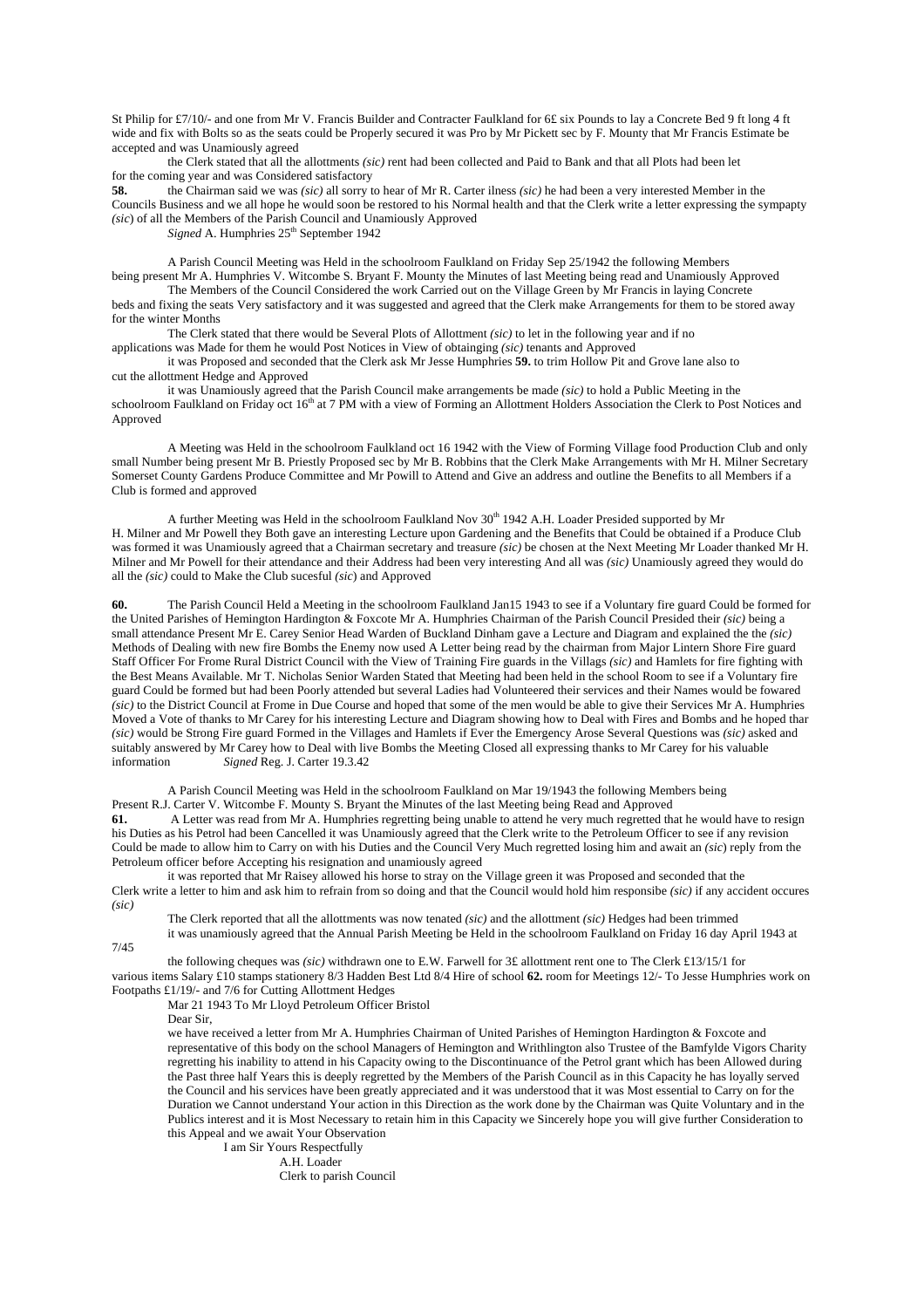### *Signed* A.Humphries  $16<sup>th</sup>$  April 1943

**63.** The Annual Parish Meeting was Held in schoolroom Faulkland on Friday April 17 1943 Mr A. Humphries Chairman of the Parish Council Presided supported by the following Members of the Council Messers R. Carter Mr V. Witcombe H. Pickett F. Mounty S. Bryant there was small Attendance Present

The clerk stated he had written To Mr A. Raisey asking him To refrain from putting his Horse on The Village green as Complaints had been Made and to the Danger of the Children Mr A. Raisey being Present and Disputed the legal Rights of the Parish Council in having Control over the Village Green the chairman Pointed out that they *(sic)* Transfer had been Completed from the Rht Hon Lord Hylton and the Council would Protect it for the use of the Publics use *(sic*) and would also hold Mr A. Raisey responsible for any Accident occouring *(sic)* therefrom if he did not refrain from using it for feeding purposes and the Council would be Compelled to reported *(sic)* the Matter To Higher Power And was Unamiously agreed To by all Present

The Clerk reported that he had taken the Matter up with the Petroleum officer applying for the renewal of the Petrol Grant for chairman to Carry on his duties but had received no reply and would Communicate with them again and the Council would hold over the Chairmans resignation until an *(sic)* reply had been received and approved **64**. The Financial statement was Presented by the clerk showing a F

**64.** The Financial statement was Presented by the clerk showing a Balance in hand at the Commenceing *(sic)* of The £31/2/5 *(sic)* Frome Rating Athourity 12£ allottment 7/12/4 expenditure £26/11/9 showing a Balance in hand of £24/3/- The accounts being Approved and Unamiously Adopted

*Signed* A. Humphries  $16<sup>th</sup>$  July 1942 *(sic)* 

A Parish Council Meeting was held in the Schoolroom Faulkland Friday July 26 *(sic)* 1943 The following Members being Present A. Humphries R. Carter V. Witcombe F. Mounty the Minutes of the last Meeting being read and was Unamiously Adopted

A Discussion took Place over Mr A. Raisey for useing *(sic)* the Village green for feeding Purposes the Chairman Pointed out that Deeds of gift was in Posession *(sic)* of the Council and was Read to the Members by him the Clerk stated he had written to Mr W.B. Kent of Rural District Frome telling of the Nuisance caused there by animals and would he Kindly advise the Council what Procedure the Council should adopt to end the Nuisance but had received no reply up to date of the Parish Council Meeting it was Pro by Mr Carter sec by F. Mounty that the Clerk have an interview with Mr Kent and report at the Next Parish Council Meeting to be held Monday July 26 at 7/30 PM and was unamiously Approved

it was Proposed and seconded that the Clerk see Mr Ludwell as Causly were the footpath Runs across *(sic)* to see if it Could be arranged to spare the footpath from being broken and Approved 65. the Clerk stated he had Visited the wicket at Causely

**65.** the Clerk stated he had Visited the wicket at Causely footpath and it had been repaired it was Pro sec that the Clerk ask Mr Jesse Humphries to cut the over hanging growth on the footpath leading from Turner's Tower to Hemington

The chairman stated that the Petrol grant had been renewed and he would be able to Carry on with his duties in the future and was Much Appreciated by all Member *(sic)* of the Council

Signed A. Humphries 26<sup>th</sup> July 1943

A Parish Council Meeting was Held in the schoolroom Faulkland July 26 1943 the following Members being Present Mr A. Humphries R. Carter V. Witcombe F. Mounty H. Pickett S. Bryant the minutes of the last Meeting being Read and Unamiously Approved

The Clerk stated that he had an interview Concerning the feeding of animals on the Village Green also a letter was read from Mr Kent advising the Council what Procedure to adopt if the Nuisance was Still Continued The clerk stated he had asked the Police to warn Mr Raisey if he Continued to Put his Horse on the Green the they *(sic)* Very Much regretted they would have to take action it was Unamiously agreed that Mr W.B. Kent advice be accepted

**66.** the Clerk stated he had visited Turners Tower footpath and would give his attention as soon as the Corn was being Cut A cheque was withdrawn to the Clerk for the sum of one Pound for 2 10/- audit stamp *(sic*) for the years 1942 1943

*Signed* A. Humphries  $29<sup>th</sup>$  September 1943

A Parish Council Meeting was Held in the schoolroom Faulkland Sep 29 1943 the following members being Present Mr A. Humphries V. Witcombe F. Mounty S. Bryant the Minutes of the last Meeting being Read and unamiously Approved

The Clerk stated that he had received Notice from Mrs Smith 12 Lansdown View to give up her allottment Next Mar 25 1944 it was suggested by the Members of the Parish Council to try and let it and approved

The Clerk stated he had seen Mr Jesse Humphries to Cut the overhanging Grass on the footpath leading from the Tower to Hemington also Grove lane and Hallow *(sic)* Pit lane and the Ploughing up of Causely had begun and he would see Mr Jesse Humphries and ask him to Put it in shape again as well as he can and see the Pipes leading across was in order also to cut the allottment *(sic)* Hedges and approved

The Clerk reported that the Police had an interview with Mr A. Raisey and ask him to refrain from feeding his animals on the Village Green and he had Accepted that the Members of the Parish Council was the Legal body to Control the Village Green and had discontinued from doing so since visited by the Police and was **67.** Considered to be very satisfactory to the Members of the Parish Council the chairman remarking he was sure all the Members was Pleased to hear this as it would avoid any Unpleasantness arising between Mr Raisey and the Members of the Parish Council and was Unamiously *(sic)* Accepted

A Cheque was withdrawn to E.W. Farwell for the sum of £3  $\frac{1}{2}$  Years Allottment Rent *Signed* A. Humphries  $14<sup>th</sup>$  Jan 1944

A Parish Council Meeting was Held in the schoolroom Faulkland Jan 14 1944 the following Members being Present A. Humphries R. Carter F. Mounty H. Pickett S. Bryant the Minutes of the last Meeting being Read and Approved by all Members

The Clerk reported that he had Visited Causely Footpath since it had been Ploughed up and Mr Jesse Humphries had removed the Lumps of turf and was now in his Opinion to be in a satisfactory Condition and approved

A Letter was Read from the inhabitants of Foxcote applying for a wicket Gate to be Erected at the End of the footpath leading from Foxcote into the Highway Leading to single Hill as they had to fetch their water some distance in the field and it was a difficulty in getting over the style The Clerk stated he had Visited the style and it had been there a good number of years to his Knowledge and there was a wicket Entrance some few yards above leading to the front of the Cottages and he thought if Permission was Granted by the neighbours it would avoid Climbing over the style the Council after Careful Consideration said they fully symphatised *(sic)* **68.** with them in their difficulty but Could not see at the Present time their way clear to Erect a Wicket Gate and was Unamiously *(sic)* approved

it was Proposed by Mr R. Carter seconed *(sic*) by Mr H. Pickett that the Clerk invite Mr V. Francis representative for the United Parishes of the Rural District Council to see if any Proposal had been Made in the interest of the inhabitants on Post war Reconstruction and approved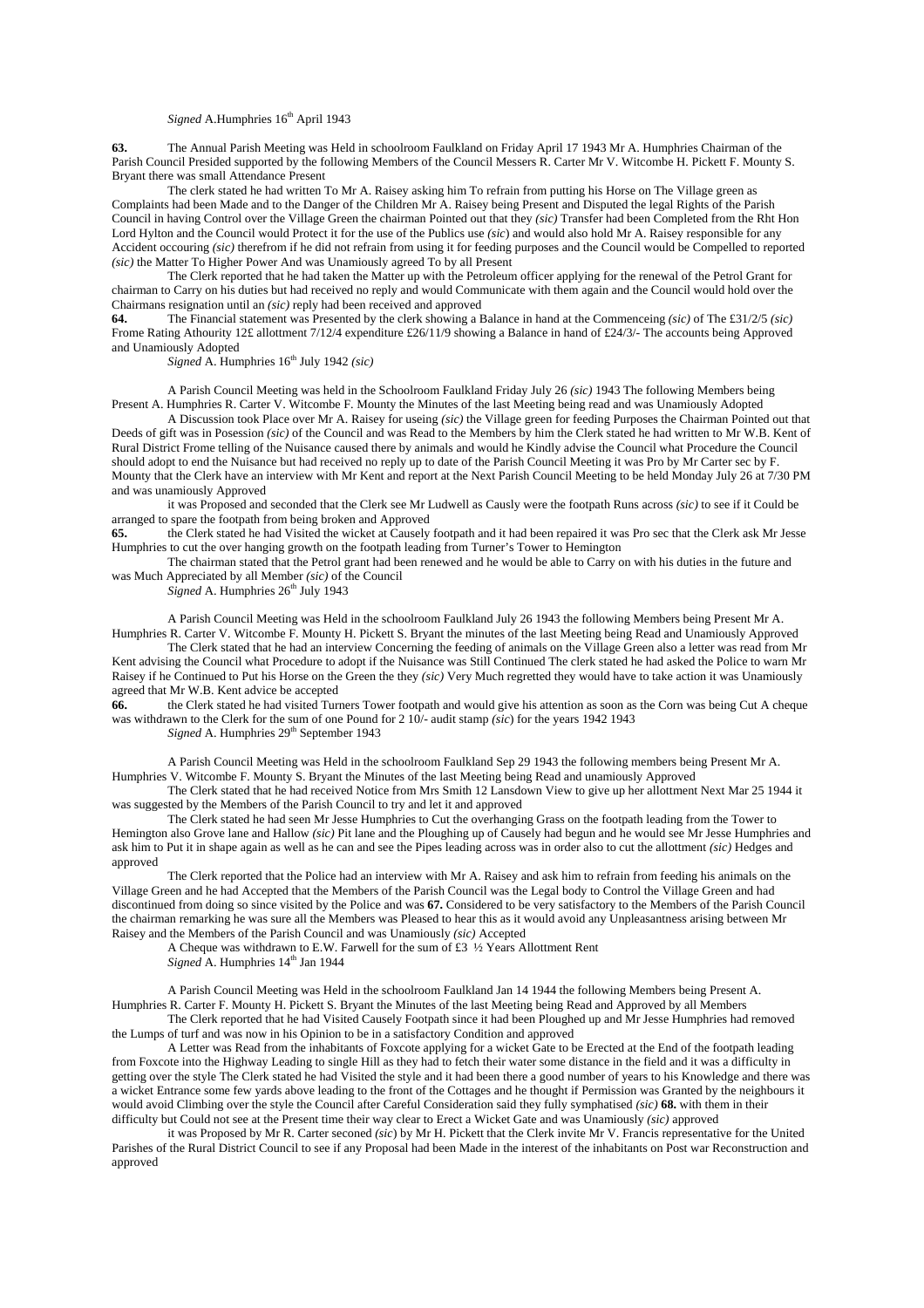A Cheque was withdrawn to the Clerk for the sum of £2/16/6 to Pay as follows Mr Jesse Humphries for work done on Footpaths £2/11/- and 5 shillings and sixpence to Hadden & Best for Stationery

*Signed* A. Humphries 24<sup>th</sup> Mar 1944

A Parish Council Meeting was Held in the schoolroom Faulkland on Friday Mar 24<sup>th</sup> 1944 the following Members being Present A. Humphries R. Carter H. Pickett F. Mounty V. Witcombe Mr V. Francis District Counciller for the Parishes of Hemington the Minutes of the last Meeting being Read and was Unamiously *(sic)* Approved

it was Unamiously *(sic)* agreed to have the Seats on the Village Green repainted with 2 Coats of Green Paint Mr V. Francis being asked to Give an Estimate to Carry out the work and report at the Annual Parish Meeting and approved

The Clerk reported he was Collecting in the Allottment (*sic*) Rent and hoped to have all rents due to the Council in by the time of the Annual Parish Meeting and Approved

Mr R. Carter said it had been reported to him by some owner of the Cottage at Ruckly Ford about their supply of water **69.** after a Discussion about the supply of water which was badly needed in the parish the Clerk was instructed to visit the Owners of the Property and Make a report about the Matter to the Rural District Council Frome the Clerk stated that Mr T. Nicholas had Complained to him about the Supply of Water it was Uanmiously *(sic)* agreed that the Clerk see Mr Nicholas and explain the Position of the parish Council in reference to the Water Supply at Terry Hill and foward *(sic)* the Tenants application at the Same time and was Unamiously *(sic)* Approved by all Members

Mr Francis outlined the intentions of the Rural District Council of From *(sic)* and stated it was agreed that the water Supply would be the first thing after Post war reconstruction which was badly needed then would follow in 2 years after the Erecting of New Houses also they had the Sewage scheme in Mind but he could not say definelly *(sic)* when that would be Carried out but he believed the District Council would Carry all of the schemes foward at their earliest opportunity Several Questions was asked by the members of the Parish Council relating to Various things to be Carried out in the United Parishes after Post war reconstruction and was answered Most Satisfactory by Mr Francis the chairman expressed thanks to Mr Francis on behalf of the Parish Council and said it was very interesting to know that the Rural District Council had their schemes Ready to put in hand after the War for the interest of the People resident in the United Parishes and was Unamiously *(sic)* Approved by all Members

A Precept was laid and signed to Rural District Council for the sum of 15 Pounds to carry out the work of the Council for the Coming Year

A Cheque was withdrawn to the Clerk for the sum of £11/0/3 also one to E.W. Farwell £3 for ½ years Allottment *(sic)*Rent and approved

*Signed* A. Humphries 14/4/44

**70.** The Annual Parish Meeting was Held in the schoolroom Faulkland on Friday April 14<sup>th</sup> 1944 Mr A. Humphries chairman of the Parish Council Presided a Good Number of Parishioners Attending including Mr V. Francis representative of the Frome Rural District Council for the United Parishes of Hemington Hardington & Foxcote The Clerk Present *(sic*) the Financial statement for the Year Ending Mar 31<sup>st</sup> 1944 Balance in hand at the Commencement of the year £24/3/- income for the year £22/15/8 expenditure for the Year £20/16/9 Balance in Bank to the Credit of the Council £26/1/11 on the Proposition of Mr R. Carter seconded by Mr T. Nicholas the Accounts were Unamiously *(sic)* Adopted

Much Discussion took Place to a Petition handed in by Mr T. Nicholas signed by the householders of Terry Hill and Turners Tower applying for an adequate supply of water which he felt was badly needed and long overdue. Mr V. Francis stated it had already been settled by the Frome Rural District Council of Frome *(sic)* to supply the Villages with a supply of water and it would be Put into operation after the war also an application for a Kiosk Box was Made by the inhabitants of Terry Hill and District the Clerk was instructed to foward these applications to the Proper Quarter and was Unamiously *(sic)* Approved

an Estimate was Received by *(sic*) Mr H.G. Francis for Cleaning off and Painting seats on Village Green for the sum of £1/15/- it was Proposed and seconed *(sic)* that the Estimate be Accepted and approved

*Signed* A. Humphries 22/9/44

**71.** A Parish Council Meeting was Held in the schoolroom Faulkland Sep 22 1944 the following Members being Present Mr A. Humphries H. Pickett S. Bryant F. Mounty the Minutes of last Meeting being read and was Unamiously Approved A letter was Read in reference to Playing Ground for the United Parishes after some lengthy Discussion it was decided the Clerk have an interview with Mr V. Francis and fowards *(sic)* the forms with him to have the Rural District Council opionion *(sic)* and report at the Next Meeting and Approved

A Letter was Read from Mr Kent Saying that instructions have already been given to the Councils Engineers to Prepare Plans for the Provision of a Piped water supply to these Places and the work will be Carried out as soon as Possible after the war for Terry Hill and Turners Tower Ruckly Ford would have further Consideration it was Proposed and seconded that Mr Kents letter be accepted and was Unamiously *(sic)* approved

A Letter was Read from the Poster *(sic)* Master General saying it was Not Possible to meet the request of The Village of Terry Hill for a Kiosk box to be Erected there at Present it was neccessary *(sic*) to Conserve supplies for more urgent cases owing to the Acute shortage of Labour it was Unamiously *(sic)* Agreed that the matter be left over until after the war

A Letter was read from E.W. Farwell asking was opportune to Erect the Bus shelter at Terry Hill as the Right Hon was Prepared to look out the site where it Could be Erected near the Bus stop **72.** it was Unamiously *(sic)* agreed that the Clerk reply to this letter thanking E.W. Farwell and the Right Hon Lord Hylton for being interested in the Bus shelter wich *(sic)* was so badly needed and that the Council would act with it as soon as the opportunity arose and was Unamiously *(sic*) agreed to

The Clerk was instructed to ask Jesse Humphries if he would trim the under Growth in Hollow Pit lane also Grove lane and the overhanging Grass on the footpath from Turners Tower to Hemington also trim the Allottment *(sic)* Hedges and also to Clean out the Pipes on Causley footpath

The following cheques was *(sic)* withdrawn E.W. Farwell £3 half Years Allottment Rent one to Mr Francis for repairing and Painting the seats on the Village Green £1/15/-

The Clerk stated he had a interview with Mr S. Burt regarding the increased Cost for the Use of Faulkland schoolroom and a Decision had been Made for the Parish Council to Carry on as before for 2/- Per Meeting and was Unamiously *(sic)* Approved *Signed* V. Witcombe 24/11/44

A Parish Council Meeting was Held in the schoolroom Faulkland on the 24 November 1944 the following Members being Present Mr V. Witcombe Mr S. Bryant Mr H. Pickett Mr V. Witcombe was Elected to take the Chair in the absence of the Chairman the Minutes of Last Meeting being read and was Uanmiously *(sic)* adopted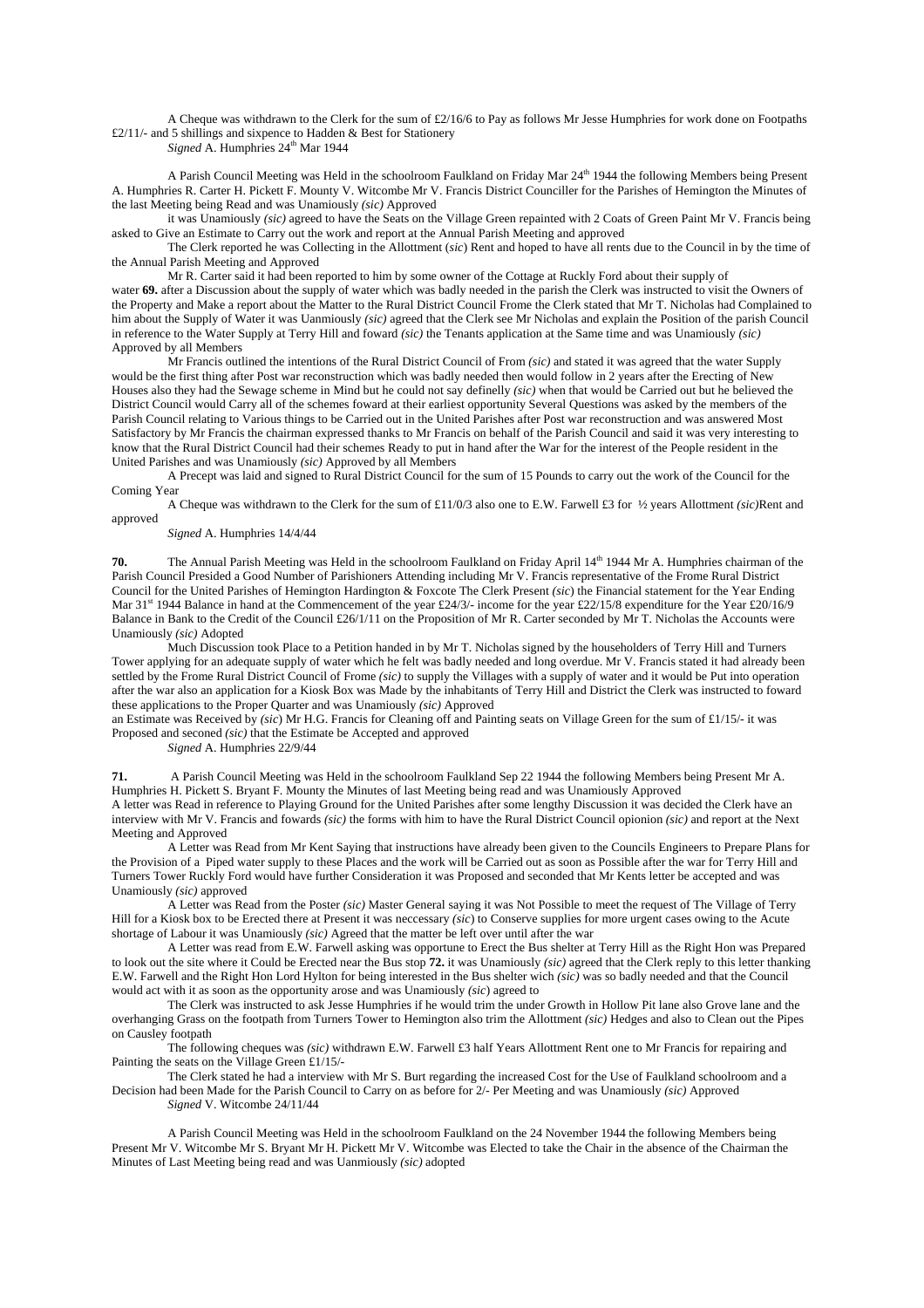A Letter was Read from Mr R. Carter tendering his resignation from the Parish Council and was accepted with regret Mr Carter have now left **73.** the District it was Unamiously *(sic)* agreed to leave the seat Vacant until Next Meeting then Council would discuss and *(sic)* Coopted Member until there is another Election of Parish Councillers takes Place *(sic*) and was unamiously approved

it was Proposed by Mr V. Witcombe seconded by Mr S. Bryant that Mr H. Pickett be Elected as trustee for Distribution of the Bampfylde and Vigor Charities in the Place of Mr R. Carter now resigned and unamiously *(sic)* approved

the Clerk stated he had an interview with Mr Francis District Counciller for the united Parishes in reference to Playing field for the united Parishes it was Considered Very Satisfactory and if Nothing further was Heard to Place it on the Agenda at the Annual Parish Meeting when it could be fully Discussed and approved

The Clerk stated he had seen Mr Jesse Humphries and he was Completing the Nessecary *(sic)* work on footpaths and Drains and allottment Hedges and was Considered Satisfactory

To Discuss the appointment of a Clerk to the Parish Council to fill the Place of A.H. Loader who is resigning 31 of March Next 1945

Signed A. Humphries 19<sup>th</sup> January 1945

**74.** A Parish Council Meeting was Held in the schoolroom Faulkland on Jan 19<sup>th</sup> 1945 the following Members being Present Mr A. Humphries V. Witcombe H. Pickett S. Bryant F. Mounty the Minutes of the last Meeting being read and was Unamiously *(sic)* Approved

The Chairman stated they all regretted to hear the Resignation from the Council of Mr Carter as he was a Very Active Member During the Period he was Elected as a Memember *(sic)* it was Proposed and seconded that the Clerk send Mr Carter a letter thanking him for his Past service to the Parish Council and to sympathise with him in his illness hoping he would soon be restored to his Health again And Approved

the Clerk stated Jesse Humphries had Cleaned out the Pipes at Causely footpath and trimmed the undergrowth in Hollow Pit Lane and Grove lane and cleaned the footpath from Turners Tower to Hemington also cut the allottment (*sic)* Hedges and was Considered satisfactory

The Clerk reported there was *(sic)* several Tenants giving up their Allottments *(sic*) Mar 31 1945 it was Proposed and sec that the Clerk Post Notices of allottments *(sic)* to be let and approved

it was Proposed and seconed *(sic)* that the Clerk have an interview with Mr V. Francis Representative to the Rural District Council for the Parish of Hemington to become Coopted Member of the Parish Council failing to act *(sic*) the Clerk to approch *(sic*) Mr Geo. Loader to serve and was unamiously *(sic)* approved

A cheque was With drawn to the Clerk for the **75.** the *(sic*) sum of one Pound two shillings tenpence 10/- audit stamp and 12/ shillings 10 Pence Hadden & Best for stationery etc

*Signed* A. Humphries 21/3/45

A Parish Council Meeting was Held in the schoolroom Faulkland on Mar 21 1945 the following Members Present Mr A. Humphries Mr V. Francis Mr F. Mounty the Minutes of the last Meeting was Read and unamiously *(sic)* Approved

The chairman remarked that the P Council welcomed the Presence of Mr Francis as Coopted Member for Parish Council until the time arises for the Election of Parish Councillers *(sic*) again and that his service would be Very Helffull *(sic)* to them and was Unamiously *(sic)* approved

The Clerk stated he had received a Complaint from Mr A. Drewitt Oar Stone Cottage that the sewage did not Run away from the Cottages owing the *(sic)* Poor Drainage and that he had been advised to report to the PC Council it was Unamiously *(sic*) agreed that the Clerk foward *(sic)* the report to Mr Burt Sanitary Surveyor and approved

The clerk stated he had not been successful in letting all the allottments (sic) there was *(sic)* 2 10 Perch Peices *(sic)* untenanted it was Pro and seconded to leave it with the Clerk to see if Tenants Could be found to take it on and was approved

A Precept was served to The Frome Rating Athourity *(sic)* for the sum of £15 for the Coming year it was Unamiously *(sic)* agreed that the Annual Parish Meeting be Held in 76. schoolroom Faulkland on Friday April 13<sup>th</sup> at 7 PM A cheque was withdrawn to E.W. Farwell for the sum of £3 half year's Allottment rent and one to the Clerk for £13/5/5 as follows

| Clerk salary                        | £10       |         |
|-------------------------------------|-----------|---------|
| <b>Stamps Stationery</b>            | 10/5      |         |
| Hire of Faulkland schoolroom        | $10/-$    |         |
| Mr Jesse Humphries                  | £ $2/5/5$ | £13/5/5 |
| Signed A. Humphries 13th April 1945 |           |         |

#### **77.** April 15 1945 *(sic)*

The Annual Parish Meeting was held in the schoolroom Faulkland 13<sup>th</sup> April 1945 and was well attended Mr A. Humphries chairman Presided supported by the following Members of the parish Council H. Pickett F. Mounty V. Witcombe S. Bryant and Mr V. Francis the Chairman expressed pleasure of seeing such a Good Compy Present the Financial statement by the Clerk was as follows Balance in hand at the Commencement of the year £26/1/11 income for the year £22/15/8 expenditure £22/3/3 Balance in Bank £26/14/4 and the Accounts was unamiously *(sic)* Approved by All Present

The chairman stated that the Question of a Playing field had Arisen for the united Parishes of Hemington Hardington Foxcote and it was agreed that it was Most essential that some Ground be Available for football and other Games for the Young Men and women Returning from the Forces also there was the Need of the children to have somewhere to Play to keep them off the Highway following a Discussion it was decided to apply for 6 acres of the old Football Ground adjoining Hemington Lane this being Considered Most Centralised the Clerk was instructed to write to Somerset Community Council for full Particulars as to Procedure and unamiously *(sic)* Approved

it was agreed to hold Red Cross Victory week in aid of the Red Cross and St John's Funds the Clerk to write to all Local organisations to attend a Meeting at Faulkland schoolroom on april 20<sup>th</sup> to help arrange Various Programmes for the week and Approved **78.** it was reported that the Pond in the Village Centre was Causing an *(sic)* Disagreeable smell and that the Village Pump was Constantly out of action it was decided that the Clerk write to the sanitary Surveyor upon the Matter and Approved it was decided that now the end of the war was in sight to reopen the Question of the Bus shelter at Terry Hill with a view of getting it Erected for the Coming winter And was Unamiously *(sic)* approved

at a Parish Council Meeting which followed the Clerk stated he had been succesfull *(sic)* in finding Tenants for two 10 Perch Allottments *(sic)* and there was *(sic)* others to let and he would Endeavour to find tenants for those it was decided that all tenants giving up their allottments must give notice to the Clerk in writing on or before Sep 29<sup>th</sup> or Mar 25 and Approved

*Signed* A. Humphries 3rd Aug 1945

**79.** under The Auspices of the Parish Council a Public Meeting was Held in the schoolroom Faulkland on Friday April 20 a Good repretatives *(sic)* from all Local Bodies Being Present Mr A. Humphries Presided saying he was very Pleased to see such a Good Company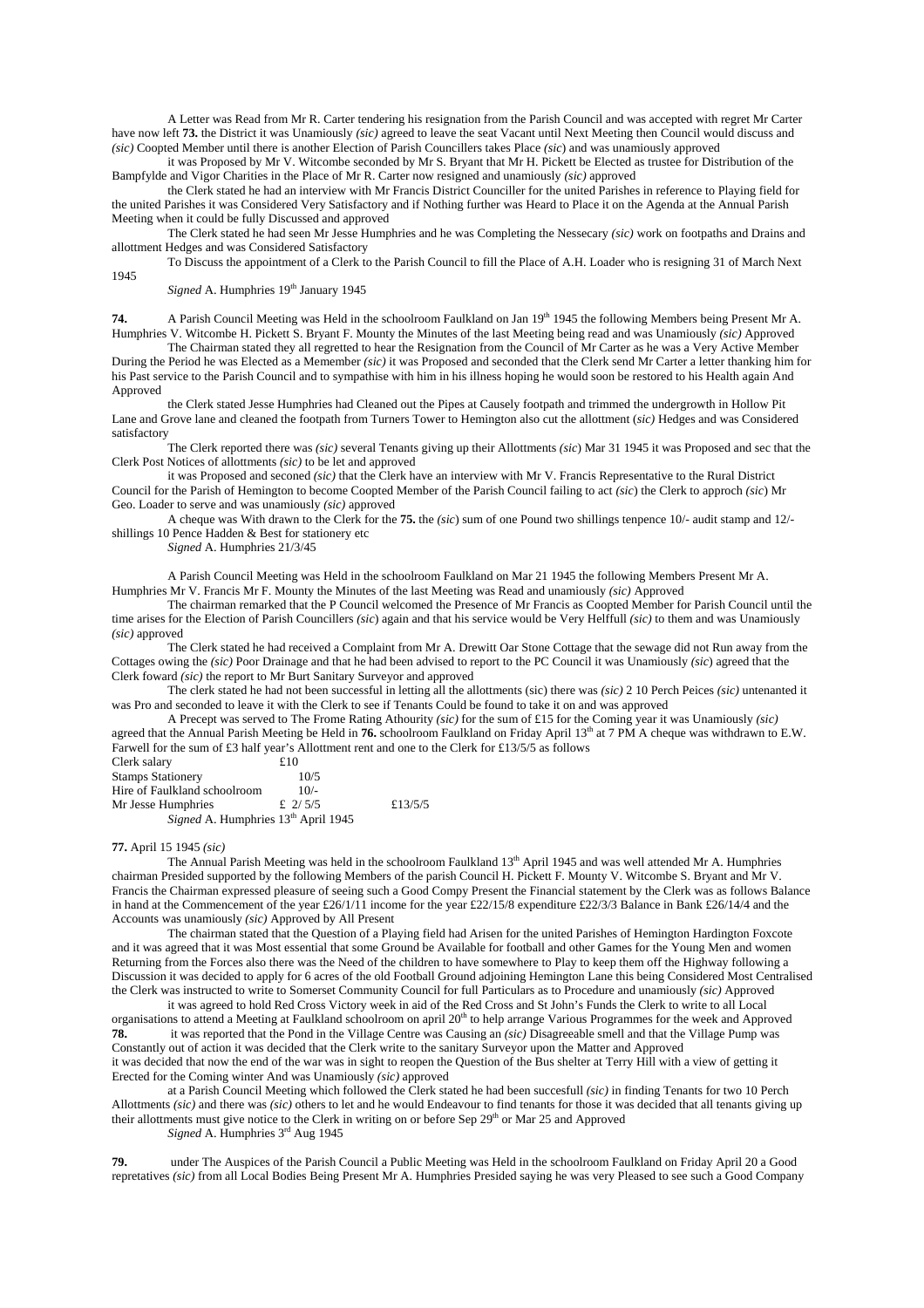present and he think they all understood that the Meeting being Postponed from the Annual Parish Meeting to invite all Local Bodies Concerned to Assist in Holding A Red Cross Victory week and to Form themselves in to a Committee to Make it a success it was Proposed by Mr Francis sec by Mr Witcombe that a full weeks Programe *(sic)* be Carried out and was unamiously *(sic)* approved Mr T. Nicholas Proposed that a Dance be Held Sec by Mr Miles it was Proposed by Mrs G. Chambers seconed *(sic)* by Mrs Lovell that a Fete be arranged for Sat May 26<sup>th</sup> and approved it was Proposed that a Fancy Dress be Held from the Village Green it was Proposed and seconded that the right Hon Lady Hylton and Miss trotter *(sic)* be asked to become Judges of the Fancy Dress and approved Mr Loader was asked to find out if the services of the Single Hill Silver Band Could be obtained for the Saturday it was also decided to have the skittle Boards Mr T. Nicholas Very Kindly Promised his Side Shows Etc to do whatever he could to make the Event every success it was Proposed that a Ring Enclosure be formed for Dancing in the evening and that the Charge be 1/- Per couple it was suggested to Hold whist drive Mrs Burt Mrs Berry undertook to make all arrangements and the tickets be 1/6 Each The Ladies to make arrangements with the womens institute to Give a concert in Hemington schoolroom **80.** and report at the Next Meeting all the Ladies Promising to assist with the refreshments it was Pro and sec that and *(sic)* Auction Sale be Held in the schoolroom on the 23 of May it was Proposed and sec that Mr Francis assisted by Mr Miles Conduct the Sale Several Ladies Promised Prizes for the Whist drive. it was unamiously *(sic)* decided by the Ladies to organise a Jumble Sale Stall and agreed it was Proposed to Hold Tug of War open to all it was extend *(sic)* to Hold tug of War for the Laides *(sic)* and be open to all teams Mr V. Francis undertaking to see to the skittle Boards if Mr Wilson Could Kindly fetch them from Wellow Monday was left an open event to be Discussed at the Next meeting it was then agreed that all Present be Constituted into a Committee to make their own arrangements to Make it a Good Success to aid the Red Cross Fund and was Unamiously *(sic)* approved The Chairman Mr Humphries thanking everyone Present for their readiness in Coming foward to assist the Parish Council in Making it a Good Success in aid of the Red Cross he also regretted that he would Not be able to attend all Meetings being so far but would Give all the assistance he could Mr Nicholas expressing thanks to the Chairman for Presiding and regretted he would Not be able to attend he would Propose that Mr V. Francis be chairman in the Absence of Mr Humphries and was unamiously *(sic)* approved it was Decided to Hold an open air Service on Sunday May 25 at 6.30 PM on Village Green with all united churches Mr T. Nicholas Mr V. Francis Mr A. Humphries Promised to inform the Rector and Mr Francis Mr Humphries the chapel Preachers or Ministers and was unamiously *(sic*) approved it was decided to Hold the Next Meeting on May 3 to draw up all arrangements at 7/30 PM

*Signed* A. Humphries 3/5/45

**81.** A Parish Council Meeting was Held in the Schoolroom Faulkland on Aug 3 1945 the following Members being Present A. Humphries V. Francis V. Witcombe S. Bryant the Minutes of the last being read and Unamiously (sic) approved some Discussion took Place in reference to the Cleaning up around the Village Pond it was Proposed and seconded that the Clerk write to Mr Burt Sanitary Surveyor and ask if arrangements Could be Made with Mr Widdicombe for the Council Men could do the work at the same time as they was *(sic*) cleaning up the Village and approved

The Clerk reported that he had received Complaints about the styles been *(sic)* down at Foxcote and he had Visited the spot and had an interview with Mr J. Humphries to see if he could do the work but he stated the Journey was to *(sic*) far it was decided that the Chairman see Mr J. Humphries again and if unable to do the work the Clerk to see Mr F. Burgess and ask him to undertake to do the work and approved

the Clerk reported that the hand Rails was down on Bladdock footbridge and it was Unamiously *(sic)* agreed that the work be done at the same time

Signed A. Humphries 28<sup>th</sup> Sept 1945

**82.** A Parish Council Meeting was Held in the Chapel Schoolroom Faulkland on Sep 28 1945 the following Members Being Present Mr A. Humphries V. Francis F. Mounty H. Pickett V. Witcombe the Minutes of the Last Meeting was *(sic*) Read and Unamiously *(sic)* Approved

The clerk stated that Mr F. Burgess had Erected New style at Foxcote and one at the Mill Hill Foxcote and Placed New Hand Rails on the footbridge at Bladdock and he had viewed the work and Considered it Very Satisfactory

it was then unamiously *(sic*) approved that the Clerk ask Mr F. Burgess to cut the Allottment *(sic)* Hedges also to trim the overgrowth in Hollow Pit Lane and Grove lane it was Proposed and sec. that the Clerk write to Mr J. Humphries who was giving up the Council work thanking him for his services Rendered to the Council in Past Years and Unamiously *(sic)* approved

an account was Received from Mr R. Edgell Foxcote for supplying timber to the Council for the repairing of Styles for the sum of £1/5/- it was Pro and seconded that the Clerk Pay the account and approved

The Clerk stated he had Notice that Style was down at Turners Tower on the Proposition of Mr Francis it was decided that the Matter be left in the hands of the Clerk to View the style and to us *(sic)* his own Judgement and approved

The Clerk reported that he has received the Notice of one tenant expireing *(sic)* Mar 25 Next and he hoped something would be done in future with the allottments *(sic)* as it was becoming Problem *(sic)* that Need to be dealt with as there was already two Peices *(sic*) untenanted there this year the chairman stated something would have to be done on Matter it was decided to leave it until the annual Parish Meeting

**83.** two cheques was *(sic)* withdrawn one to E.W. Farwell £3 for Allottments *(sic)* Rent one to the Clerk for following item Mr F. Burgess Erecting styles £1/1/- Hadden Best for Stationery 12 shillings and fourpence and R. Edgell for supplying timber to Council £1/5/- Making total of £2/18/4 and approved

*Signed* A. Humphries 21<sup>st</sup> January 1946

A Parish Council Meeting was Held in the Schoolroom Faulkland on Jan 21 1946 the following Members being Present Mr A. Humphries V. Francis F. Mounty V. Witcombe S. Bryant H. Pickett the Minutes of the last Meeting being read and was Unamiously *(sic)* approved

The Chairman stated that the application for Bus Shelter to be Erected at Terry Hill had been Granted from the County Council and chairman and with the Clerk *(sic)* they had Met Lord Hylton to Point out the spot for its Erection and that Lord Hylton had Very Kindly Promised to present the Council with it and also wishes the Council to take Control for its upkeep and to see it is Kept in Proper order on the Proposition of Mr V. Francis seconded by Mr Bryant that the Clerk write to Lord Hylton on behalf of the Council thanking him for his Generous Gift which would be very much appreciated by all the People of the Parish and was Unamiously *(sic)* approved by all Members of the Council

A Letter was Read from the County Council shall indemfy *(sic)* the County Council against all expenses in connection with the Erection of the shelter and against all Claims there was *(sic)* Good Many Clauses in the letter that the Council was asked to Comply with it was Proposed and seconded that the Clerk write to The County Council to say that Parish Council would accept all the Proposals Laid down in their letter and was Unamiously *(sic)* approved **84**. after some discussion it was unamiously

**84.** after some discussion it was unamiously *(sic)* agreed that the Clerk write to the County Council for Permission to Erect a shelter at Hemington Cross for the People of Hemington and Approved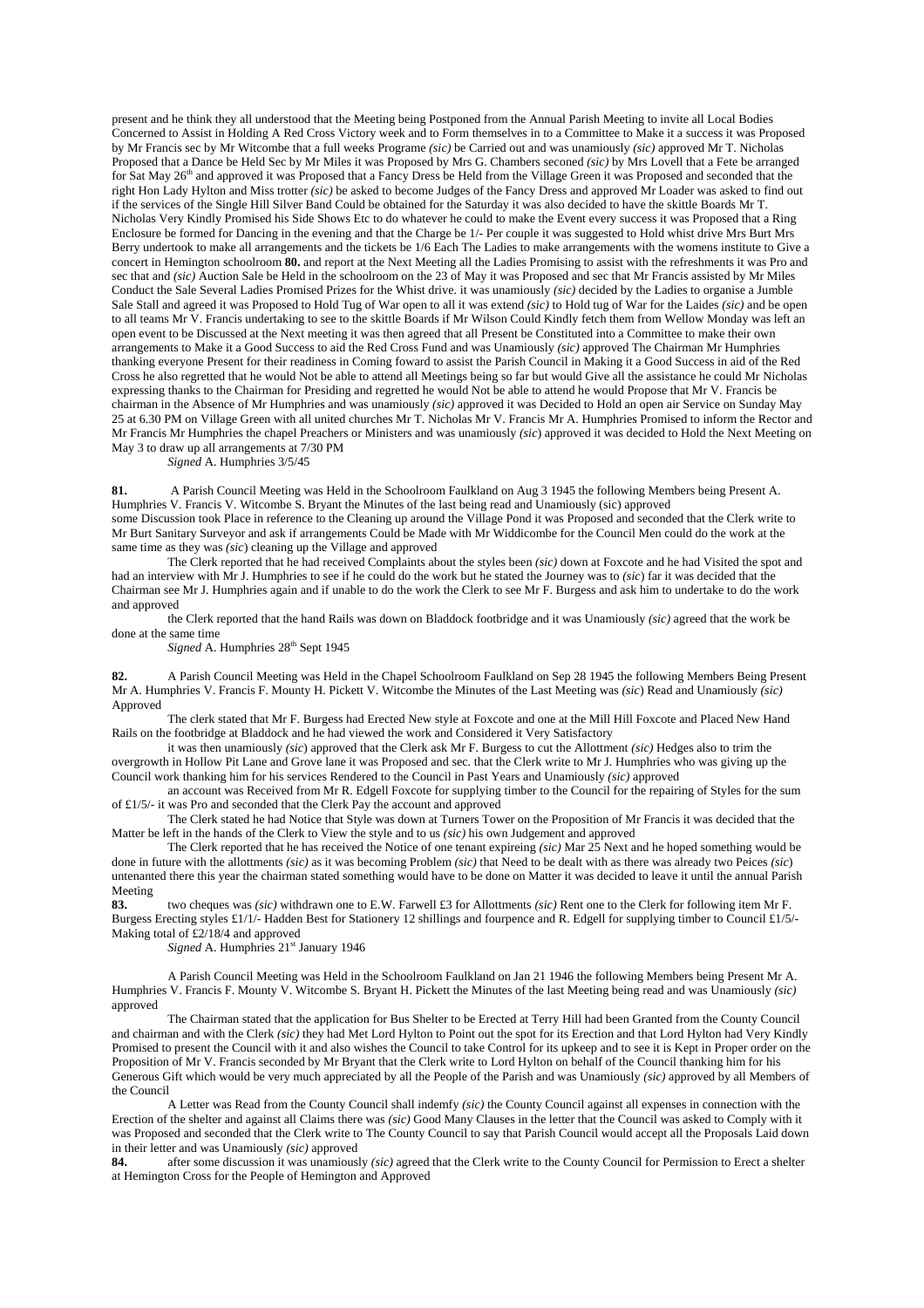Mr Pickett proposed that the Clerk write to the Post Master General to ask if an Earlier Delivery of letters Could be Arranged in the District Mornings as it was very inconvenient at Present for Business People also if the *(sic)* was any Prospect of the second delivery being restored and approved

it was reported that the style leading from Tuckers Grave accross*(sic)* Mr Vokes field was fastened up with Wire Mr Francis Proposed seconded by Mr Bryant the *(sic*) Mr Mounty and Mr Pickett and the Clerk Visit the footpath and see if the styles was in Need of Repairs and was Unamiously *(sic)* approved

*Signed* A. Humphries  $22^{\text{nd}}$  Feb 1946

A Parish Council Meeting was Held in the Schoolroom Faulkland Feb 22 1946 the following Members being Present Mr A. Humphries V. Francis F. Mounty H. Pickett the Minutes of the Last Meeting being Read and unamiously *(sic)* Approved

a Letter was Read from the Post Master General that the *(sic)* could not Give an Earlier Delivery of Letters to the Residents of Hemington at present and that afternoon Deliveries had not been Athourised *(sic)* but when it is Possible our request would not be overlooked

The Clerk stated that Mr F. Mounty had visited the footpath Leading from Faulkland to Tuckers Grave and they needed repair he also had an interview with Mr Vokes about the style being barricaded up on **85.** his Land and that the ordance *(sic)* map did not give footpath there but he would see the survey Maps at the Public Offices Frome and let the Clerk know

with reference to the Erection of the Bus Shelter at Terry Hill the Bristol tramway Co Ltd replied they still Honoured its Promise of 5£ towards the Cost of the shelter and that the Sunday Service between Radstock and Frome would be restored as soon as the staff become Availbe *(sic)*

the Clerk stated in Compy with F. Mounty he had an interview Mr Scamill about Peice *(sic)* of his land as suggested by the Council for Playind *(sic*) Field for the united Parishes and Mr Scamill he could not Part with this Particular Peice *(sic)* of land the Clerk suggested that he make an alternative offer but had not heard from Mr Scamell

the Clerk stated that when himself and the chairman met Lord Hylton at Terry Hill in view of the Bus Shelter the Clerk approached his Lordship upon the subject and His Lordship ask to Kept *(sic)* informed about Playing field for Faulkland it was Pro and seconded that the Clerk write to Lord Hylton and inform him of what had been done and approved by all Members an *(sic)* letter was Read from the Somerset appeal department Taunton to see if something Could be done in the United parishes to assist in helping to arrange some Event to assist the soldiers sailors and airmen families association fo *(sic)* the County of Somerset it was Proposed and seconded that the Matter be left over for the Annual Parish Meeting to decide and approved

*Signed* A. Humphries  $8<sup>th</sup>$  March 1946

86. A Parish Council meeting was Held in the Schoolroom Faulkland on Friday Mar 8<sup>th</sup> 1946 the following being present Mr A. Humphries V. Francis F. Mounty H. Pickett the Minutes of the Last Meeting being Read and Unamiously *(sic*) Approved

the Clerk reported that he had no further information from Mr Vokes with reference to the footpath at Tuckers Grave

The County surveyor had written to say he had received a letter from E. W. Farwell Giving the Type of shelter his Lordship was willing to Present to the Council at Terry Hill. and he wishes to Point out According to the sketch Plan that had been fowarded *(sic)* to him there would not be enough Margin showing to the highway and asked if some reduction Could be made in the size of the. *(sic)* Clerk reported that he had written to E. W. Farwell upon the matter and stated there would be a Parish Council Meeting on Friday  $8<sup>th</sup>$  instant and he would bring it to the notice of the Council after some Discussion it was Proposed by Mr Francis seconded that if his Lordship would Kindly Consent for it to be Erected with small Portion of the wall being moved the difficulty would be over Come the Clerk stated that with the chairman they would be willing to meet his Lord Hylton (*sic)* on the spot if he Desired and approved

the Clerk stated with reference to a visit to Mr Scamell to make an application for Peice (*sic)* of Land for Playing field and at the request of his Lordship he had written to inform him of the Procedure of the Council in the Question involved and approved **87.** The Annual Parish *(sic)* was Held in the Schoolroom Faulkland on Monday Mar11th 1946 Mr A. Humphries Presided there was Good Compy of Electors Present explaning *(sic*) the Purpose of the meeting for the Election of 6 Members of the Parish Council to take office after Monday April 15 1946 there was *(sic)* 10 Nomination Papers Handed in for the 6 Vacant Seats the Election was then Proceeded with the results as Follows Elected Members to Form the New Council was Carried out by the show of Hands the Chairman declared the following Members Elected Mr T. Craddock 24 Mr V. Francis 25 Mr G. Loader 25 Mr F. C. Francis 21 Mr W.G. Miles Mr H. Pickett 35

Not Elected Mr. G. Chambers 14 Mr F. Green 18 Mr F. Gray 11 Mr V. Weaver No Vote Mr S.L. Rich acting as teller

The chairman made mention of the succesful *(sic*) work the Council had carried out the Transfer had been made by the Council for the transfer of the Village Green from the late Lord Hylton to the council and was very much appreciated by the united Parishoners *(sic)* Efforts had been made to get the Pre war bus service restarted through Faulkland and Neighbouring District also the Sunday Service from Radstock to Frome also the Council had taken up the of Erecting *(sic*) Bus shelters at Terry Hill and the top of Hemington Hill the chairman stated in Compy with the Clerk he had met Lord Hylton and Major Farwell to select suitable Positions for the Erection of the Shelters the Chairman stated that Lord Hylton had Very Kindly Presented one of the shelters to the Parish Council which was very much Appreciated by all Present The Chairman also stated that an application had been made for a Playing field at Faulkland to take **88.** the children away from the dangers of the Roads but so far it was unsuceful *(sic)* the Question of the allottmed *(sic)* was Mentioned the Clerk stating the Present Conditions was far from satisfactory it was Unamiously *(sic)* agreed that the Clerk call another Meeting of Allottment Holders on Mar 19th at 7/30 PM The Question were *(sic)* Raised about the Mid day Meals at Hemington Council school the chairman stated he was always Keenly interested in trying to Make better Provision for the children also of the children having to drink Cold Milk in winter Months the Clerk replying stated he had Not been able to attend all Managers Meetings but he believed every Effort had been Made to get hot Meals served at the school Mrs C. Scamill said she was always very interested in the children and the Managers was *(sic*) always doing their Best to bring about improvements it was decided to have the Matter again at the Managers Meeting Many other Matters was Discussed of interest to the Parish the Chairman stating an application had been Made for an Earlier delivery of Letters in the Parish and it had been Promised that the Councils request would receive attention as soon as the labour became available the Chairman stated that full Discussion upon the Matters of interest to the Parishes Concerned had been brought foward which he Very Much Appreciated this Brought the Meeting to a Close

## *Signed* A. Humphries  $15<sup>th</sup>$  April 1946

A Meeting was Held in the schoolroom Faulkland Mar 19 1946 A Good Number of Allottment *(sic)* Holders being Present Mr A. Humphries chairman Presided and stated that the Meeting had been Convened by the parish Council to See if arrangements Could be Made Amongst the tenants to Occupy all allottments *(sic)* following Each Other the Clerk stated he had difficulty in finding tenants as the allottments *(sic)* was *(sic)* so scattered and if they Could arrange between themselves to have all Allottments More Compact he would **89.** be able to find tenants for the whole allottment *(sic)* to be Put under Cultivation after some lengthy Discussion No Agreement was reached it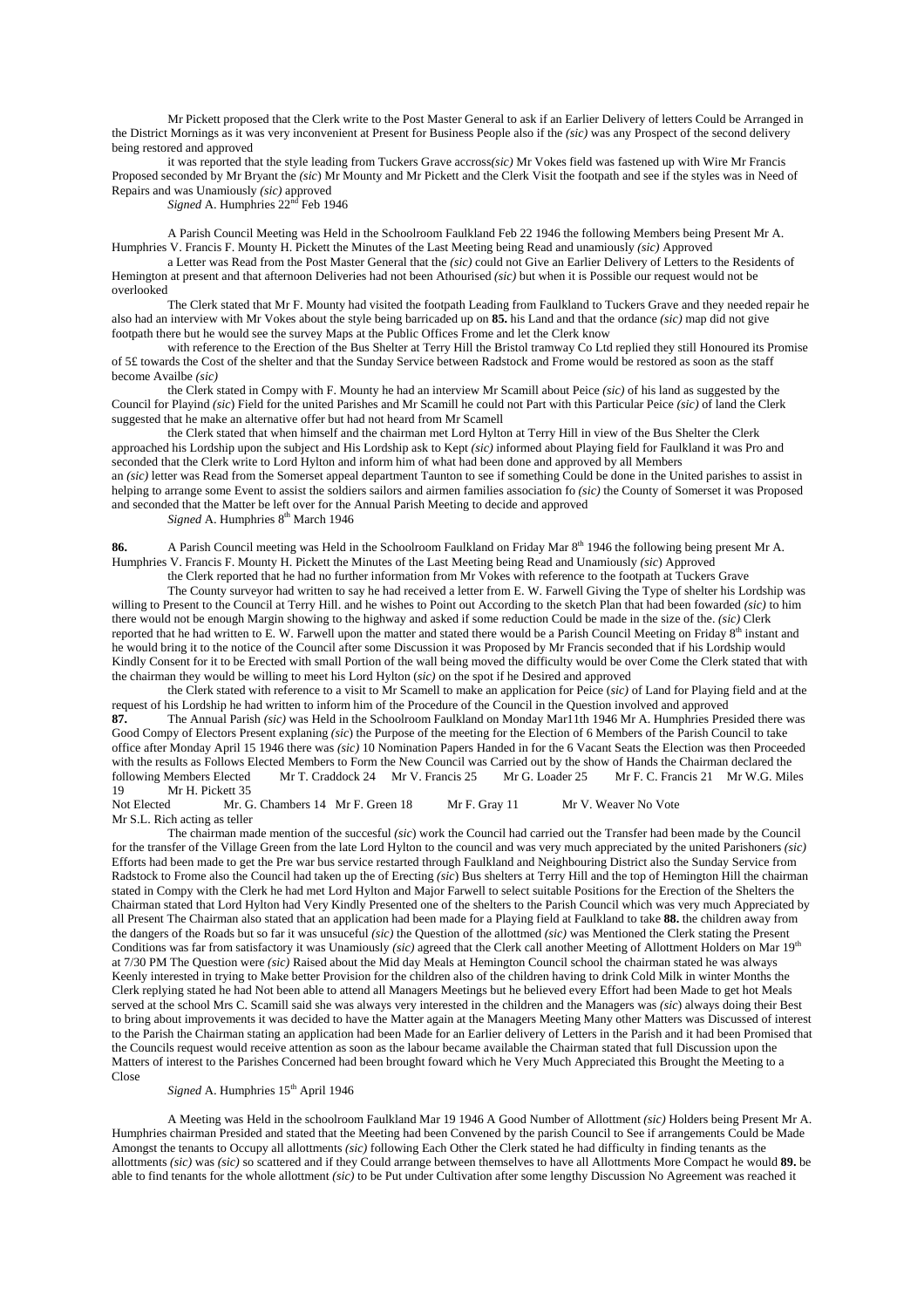was Proposed and seconded that the Tenants Meet Members of the Parish Council at the allottments *(sic*) Mar 20 To see if the Difficulty Could be overcome and Unamiously *(sic)* approved

The following cheques was withdrawn E.W. Farwell Allottment Rent  $\text{£ } 3$ 

A.H. Loader salary stamps stationery etc  $£13/4/8$ 

W. B. Kent Returning officer Parish Council 16/11

A Precept was foward to Frome Rating Athourity *(sic)* for the sum of £15 Pounds for the Coming year *Signed* A. Humphries  $15<sup>th</sup>$  April 1946

A Parish Council Meeting was Held in the Schoolroom Faulkland on Monday the 5 day of April 1946 the following Members being Present Mr A. Humphries H. Pickett S. Bryant the Financial Statement was Given by the clerk as follows Balance in Hand at the Commencement of the year was £26/14/4 income for the year £22/9/- expenditure for the year £22/19/10 leaving Balance in the Bank Mar 31 1946 to the Credit of the Council £26/3/6 it was Proposed by H. Pickett sec by Mr S. Bryant that statement of Accounts be adopted and Approved

it was Proposed and seconded that the Clerk ask Mr Francis for an Estimate to Paint the seats and repair with 2 Coats of Green Paint on the Village Green and was Unamiously *(sic)* Approved

**90.** A Letter was Read respecting the Erection of the Bus Shelter at Terry Hill it was unamiously *(sic)* agreed that the Clerk have an interview with E.W. Farwell to see what was required to be done on the site before it was Erected

the Clerk stated that all the Allottments *(sic)* would be under Cultivation this year the Clerk Made Mention that would be the last Meeting of some of the Members he expressed his thanks to them for their Service rendered in the interest of the Combined Parishes in the Past Years there had been Good Many things done for interest of the People he would have liked to have seen the Bus Shelters Erected during their term of office but he was Confident that the New Members of the Council would do Everything in their Power to see work Carried on and Approved

The Clerk stated he had fowarded the Precept to the Frome Rateing *(sic)* Athourity *(sic)* for the sum of £15 and was Approved Signed V. Francis 2<sup>nd</sup> May 1946

A Parish Council Meeting was Held in the Schoolroom Faulkland on May  $2<sup>nd</sup>$  1946 the following Members being Present Mr V. Francis W.G. Miles G. Loader F.C. Francis T. Craddock H. Pickett The Declaration of Acceptance of Office was signed by all Members of the Council it was then Pro by Mr W. Miles sec by G. Loader that Mr V. Francis be Elected chairman for the ensuing year and was unamiously *(sic)* Approved it was Proposed and seconded that Mr W.G. Miles be Vice chairman for the year And was Approved by all Members Mr V. Francis then occupied the Chair the Clerk then Read the Minutes of the Last Meeting **91.** and was Unamiously *(sic)* approved

The Council decided to Form themselves into Committee for all Purposes it was Pro sec that Mr A. Loader Mr V. Francis for the Next 3 years both Consenting to take Office as school Managers for Hemington school it was Proposed and seconded that Mr H. Pickett and Mr T. Craddock be Elected trustees of the Bamfylde and Vigor Charities for the Next 3 years and was Duly Carried

The clerk stated he had an interview With Lord Hylton agent in reference to the Bus Shelter at Terry Hill it was then approved by all Members that the Clerk in Company with Mr V. Francis Make an appointment to Meet E.W. Farwell to see exactly what was required to be done on the site and was duly Approved

an Estimate was received from Mr Francis to repair and Paint with 2 Coats of Green Paint for the sum of £2/5/- it was Proposed and unamiously (*sic)* agreed that Mr Francis tender be accepted

it was Proposed and seconed *(sic)* that the Clerk write to see if a light Could be fixed in the Phone box at Faulkland as it was difficult to follow the directory dark Nights and was Unamiously *(sic)* approved

it was Proposed that the Clerk send Letter to Mr A. Humphries the late chairman of the council expressing the thanks of all Members of the council for his loyal Services Rendered in the Past Years in the interest of the Combined Parishes also that a letter be sent to Mr V. Widcome *(sic*) expressing the councils thanks for his services and was Unamiously *(sic)* approved

The Clerk stated that 2 Bondsmen was *(sic)* required for himself in a surety of £10 Pounds Each

**92.** Mr Pickett stated he would become surety for the Clerk and Mr C. E. Francis Kindly Consented to becom *(sic*) the other and Approved

it was then decided at the Request of the chairman to Visit the site at Terry Hill where the Bus Shelter was intended to be Erected and approved

it was Proposed by Mr C. Francis seconed *(sic)* by Mr W. Miles that the Clerk and Mr V. Francis be Elected upon the school Management Board for ensuing 3 years And unamiously *(sic)* approved

A Deputation of the Parish Council Held a Meeting at Turners Tower on Sep 8 1946 with the presence of Mr Llewellwyn Miners Agent and the welfare Committee with a View of Purchasing the Hut of the Miners Welfare to be reconditioned for Bus Shelter at Hemington Cross Roads for the use of Persons useing *(sic)* the Bus Service after Lengthy Discussion the Clerk agreed to Purchase in the absence of the Chairman who was unable to attend for the sum of 6 Pounds and was approved by all Member of the Parish Council

*Signed* V. Francis

The Members of the Parish Council being Present were as follows Mr T. Craddock Mr H. Pickett Mr C.F. Francis Mr Geo. Loader The Chairman Mr V. Francis being unable to Attend. Sep 8 1946

**93.** a Parish Council Meeting was Held in the Schoolroom Faulkland Sep 24 1946 the following Members of the Council being Present Mr Victor Francis chairman Mr W. Miles Mr. Howard Pickett Mr T. Craddock Mr F.C. Francis the Minutes of the last Meeting was read and unamiously *(sic)* approved by all Members of the Council

A Letter was Read from the Education officer for the Appointment from the Parish Council of two representatives to be Elected to serve on the school Managers Committee for the Norton Radstock Writhlington Council schools it was Proposed by Mr W. Miles seconded by Mr H. Pickett that Mr Victor Francis be Elected for the Norton Radstock schools and it was proposed by Mr F. C. Francis seconded by Mr T. Craddock that Mr Miles be Elected to serve on the School Manager's Committee for Writhlington school and both Member Consenting to serve and was Unamiously *(sic)* approved by all Members of the Council

The Clerk stated that he could not obtain any iformation *(sic)* of Mr West Who had left the district and was in arrears with his allottment *(sic)* rent three shillings and four Pence and there was No hope of recovery of the Amount due to Parish Council it was Proposed by Mr T. Craddock seconded by Mr H. Pickett and Unamiously *(sic)* approved by all Members of the Council that the Clerk write the arrears off and if he ever returned to the district or any News of his whereabouts Could be Obtained Notice would be served on him for the sum of 3s 4d due to the Parish Council and approved Sep 24 1946

The Clerk stated that the stocks on the village Green need repairing it was Proposed by Mr T. Craddock seconded by Mr H. Pickett Mr V. Francis be asked to do the repairs and was unamiously *(sic)* approved by all Members of the Council

**94.** A letter was Read from the Post Master General saying that the lighting up of the Kiosk box in Faulkland was receiving attention and would be Carried out in the Near Future And was Unamiously *(sic*) Approved by all Members of the Council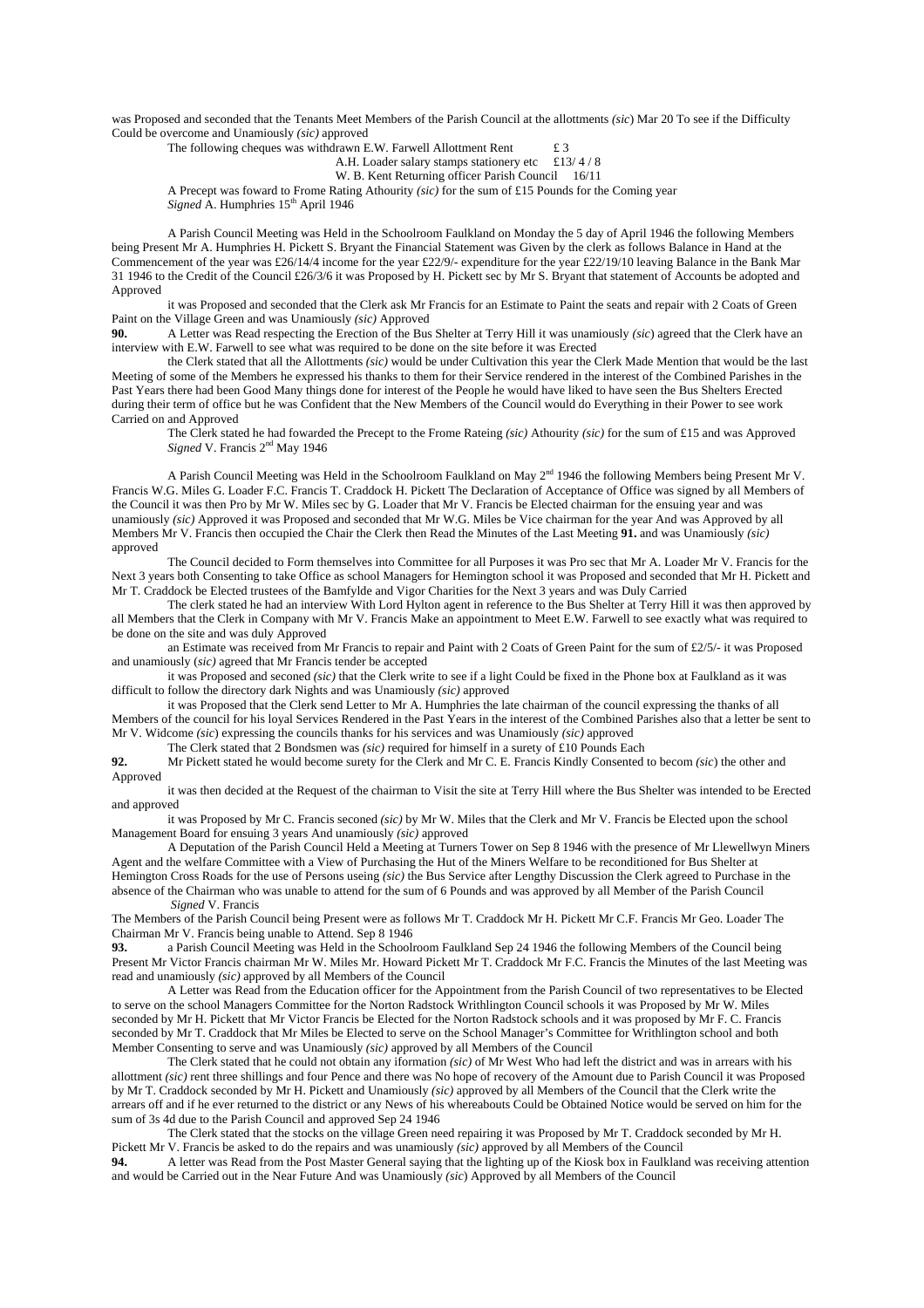it was Unamiously *(sic)* approved by all Members that the 3 cheques be Withdrawn to Pay the following Accounts Painting repairing seats on Village Green Mr V. Francis £2/5/ half years allottment *(sic)* Rent Mr Thomas **£3**<br>The Clerk A.H. Loader **£4**,

£4/9/5 to Pay following Mr F. Burgess for work done

# 10/- audit stamp 1945

Hadden Best 10/5

Some discussion as what the Council would Suggest in appointing two representative to attend the Parish Council Conference it was Unamiously *(sic)* Agreed that the Clerk find out if Any of the Members Could attend and report to Next Parish Council Meeting and Approved by All Members

*Signed* V. Francis 20 Dec 1946

A parish Council Meeting was Held in the schoolroom Faulkland on Dec 20 1946 the following Members being present Mr V. Francis Mr H. Pickett and C.E. Francis the Minutes of the last Meeting being read and was Unamiously *(sic)* Approved

The Clerk reported that an application Had been made to him by Mr C. Smith for 10 Perch of Allottment *(sic)* for this season if arrangements Could be Made by the Council it was Proposed and seconded that the Clerk Make arrangements for Mr Smith to Rent 10 Perch of Allottment *(sic)* from the Council Commenceing *(sic)* Mar 25 1947

**95.** The Clerk stated that the Stocks on the Village Green had been repaired and the Members Approved that the work had been done Very Satisfactory also the Application for lighting up the Kiosk box had been Conceded and the work was being Proceeded with and Approved

A Complaint was Made to the Parish Council with reference to the secondary scholars attending school at Frome had difficulty of returning from school in the afternoon as the bus was full of Ordainary *(sic)* Passengers this Meant one Hours wait for the Next Bus as some of the Children had long Distance to go after leaveing *(sic*) the Bus it was late until the *(sic)* reached home the Clerk was instructed to write to Chief Education Officer to see if some alteration Could be Made and was approved

the Clerk stated that His Bondsman was requested to Draft Copies of their suritiy *(sic)* to be fowarded to the Treasurer of Hemington Hardington Foxcote Parish Council

Copy as follows Deposited with treasure *(sic)* of the Above Parish Council

Dec 20 1946

Hemington Hardington Foxcote Parish council

To the Trustee of the above Parish Council

Dear Sir,

I hereby agree to become Bondsman in a surety of Ten Pounds for the Clerk A.H. Loader of 16 Lansdown View Faulkland Nr Bath Som Clerk to the above Parish Council for My Term of Office ending Mar 31 1949 *Signed* H. Pickett

**96.** Dec 20 1946

Hemington Hardington Foxcote Parish Council

To Treasure *(sic)* of the above Parish Council

Dear Sir,

I hereby agree to become Bondsman in a surety of Ten Pounds for the Clerk A. H. Loader of 16 Lansdown View Faulkland Nr Bath dureing *(sic)* My Term of Office Mar 31 1949 *Signed* C. E. Francis

it was Unamiously *(sic)* Agreed that two cheques be withdrawn to Pay the following Accounts

repairing Stocks on Village Green Mr Victor Francis £1/5/0

one to Clerk to Pay Mr F. Burgess for work on footpaths and Cutting allottment Hedges  $\pounds 2/19/2$ 

| 10/- for Audit Stamps Due to the Clerk | $10/-$    |
|----------------------------------------|-----------|
|                                        | £3/ $9/-$ |

*Signed* V. Francis

re Playing Field for the united Parishes of Hemington Hardington & Foxcote

A Public Meeting was Held in the Schoolroom Faulkland on January 6th 1947 the following Members being Present Mr V. Francis Mr T. Craddock Mr F. C. Francis Mr W. Miles Mr Thomas Estate agent being Present representing Lord Hylton Mr V. Francis occupied the Chair and stated the Meeting had been arranged for the Purpose of trying to obtain field as near the Village as Possible for the young men and Girls and children to have somewhere to spend their Leisure Hours in recreation field The Young men needed Somewhere to Play football and other Games and it was Most Vital that the children should have somewhere to play to Keep **97.** them from the Dangers of the Highway that some little time ago the matter was discussed by the late Parish Council and Himself and Mr F. Mounty was asked to interview with Mr C. Scamell Faulkland Farm to see if he would be willing to Let 6 acres of the field faceing *(sic)* the Council Houses but was Unsuccesful *(sic*) Mr Thomas stated that Lord Hylton would do all in his Power to help Provide a field for the Village after Some Discussion which would be most suitable field for this Purpose and it was Unamiously  $\langle sic \rangle$  agreed by all Present that the field faceing *(sic)* the council Houses was the most suitable Mr Thomas said he would convey the Views of the Meeting to Lord Hylton and he was Quite Sure his Lordship would all in his Powers *(sic)* to Provide the Village with a field A Vote of thanks was passed by the Chairman to Mr Thomas and Lord Hylton for their Assistance and was Unamiously *(sic)* Approved by all Present

*Signed* V. Francis 24<sup>th</sup> March 1947

A Parish Council Meeting was Held in the schoolroom Faulkland on Mar 24 1947 the following Members being Present Mr V. Francis Mr W. Miles Mr T. Craddock Mr H. Pickett Mr F. C. Francis being unable to attend through Business Matter Mr G. Loader being indisposed

It was Unamiously *(sic*) agreed that Precept be fowarded to Frome Rateing *(sic*) Athourity *(sic)* for the sum of fifteen Pounds for the Comeing *(sic)* year

Mr C. Smith applied for 10 Perch of allottment *(sic)* after Very Careful Consideration as the Council had Difficulty in finding tenants in the last year the clerk stated he had an interview with Mr Green and he would be Prepared to **98.** to let Mr Smith have 10 Perch as soon as Arrangements could be Made. it was Unamiously *(sic)* agreed that the Clerk inform Mr C. Smith of the Councils Decision the Clerk stated he had received all the Rents due to the Council for the Year Ending Mar  $25<sup>th</sup>$  1947 and was Considered Very satisfactory by all Members of the Council

A Letter was read from Mr Thomas Estate agent that the Question of Playing field for Faulkland was still being Negotiated and that he would Notify its Decision to the Council as soon as Possible

To *(sic)* cheques was withdrawn to Pay the following accounts<br>Clerk as follows for Salary for the Year f.10

one to the Clerk as follows for Salary for the Year Hire of schoolroom for Meetings up to Mar 24 1947 12/6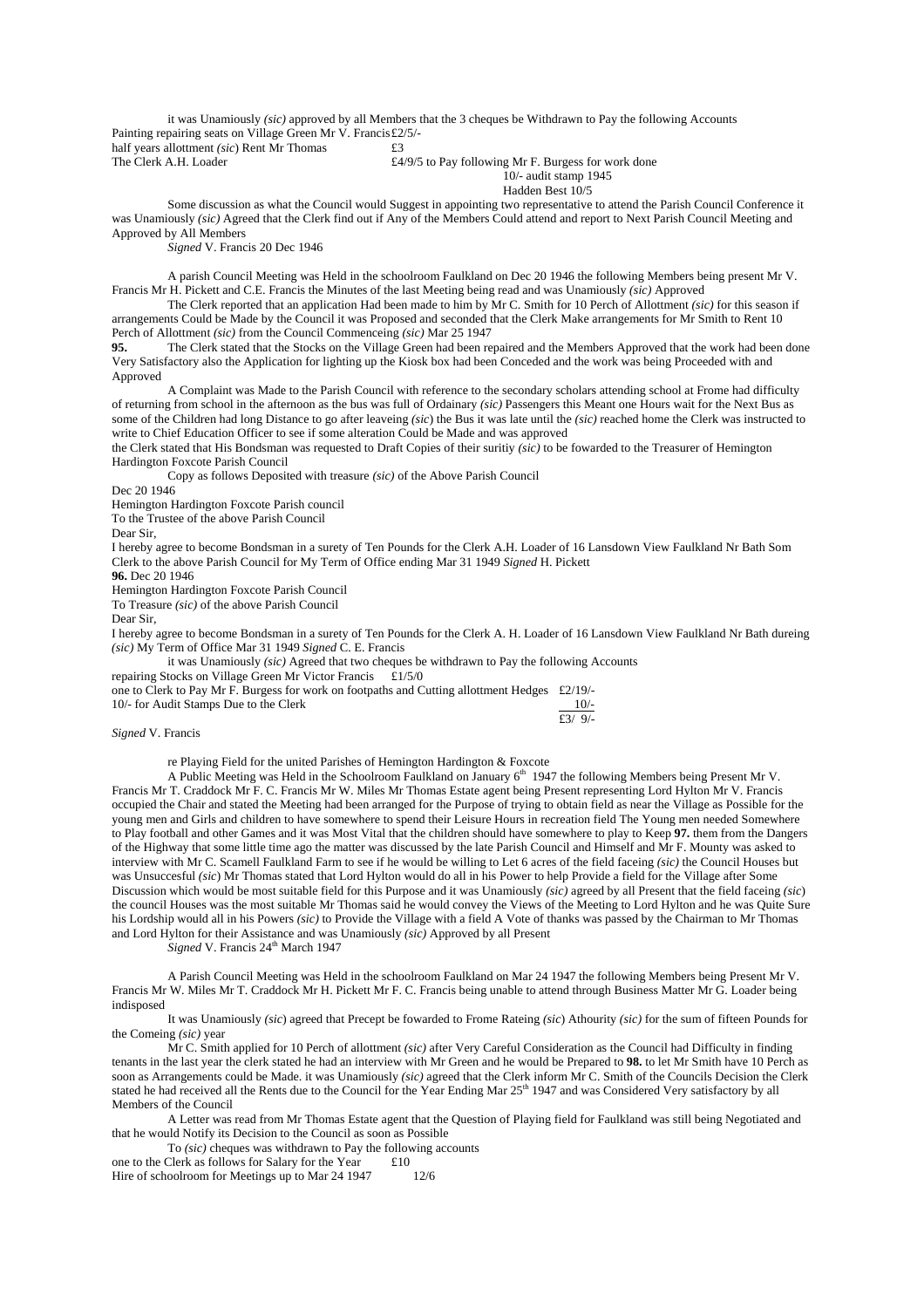for stamps stationery to Clerk Mar 24 1947  $10/5$  Total £11/2/11 half Years allottment *(sic)* rent due to Lord Hylton Mar 25 1947 £3

A Letter was read from the County surveyor Taunton asking if it Could be arranged for some Members of the Parish Council could Meet him at Terry Hill to view the site where it was considered to Erect the bus shelter it was Unamiously *(sic)* agreed that the Clerk Make arrangement for the Chairman and Himself to Meet the surveyor and Unamiously *(sic)* approved

it was Unamiously *(sic)* agreed that the annual Parish Meeting be Held in the schoolroom Faulkland on Monday April 14<sup>th</sup> 1947 at 7 PM and Approved

*Signed* V. Francis 14<sup>th</sup> April 1947

**99.** The Annual Parish Meeting was Held in the Schoolroom Faulkland on Monday April 14 1947 there was only small attendance of Parishoners *(sic)* Present Mr V. Francis Presided supported by the following Members of the Council Mr W. Miles G. Loader F. C. Francis T. Craddock H. Pickett Clerk A.H. Loader. the Chairman gave a survey of the work done during the year remarking on the Pleasure of having the Bus Service reinstated to the village. the Council had also assisted in arrangeing *(sic)* for the Hardington children to be Conveyed to school and the telephone Kiosk to be fitted up with Electric lights The Financial Statement was Given by the Clerk for the Year Ending Mar 31 1947 was as follows

| Balance at Beginning of year                |          | 26/3/6   |                |
|---------------------------------------------|----------|----------|----------------|
| income for the Year Frome Rateing athourity |          | $15/0/-$ |                |
| Allottment Rent Mar 25 1947                 |          | 7/15/2   | total £48/19/2 |
| expenditure for the year was as follows     | £28/15/6 |          |                |

Balance in Bank to Credit of Council Mar 31 1947 £20/3/8

it was Proposed by Mr F. C. Francis seconded by Mr W. Miles that the Accounts be accepted and was Unamiously *(sic)*Approved

A Parish Council Meeting followed Mr V. Francis Presiding for Another Year . the Minutes of the last Meeting being read and was Unamiously *(sic)* Approved

A Letter was read from the Estate agent Mr Thomas saying that Lord Hylton Very Much regretted that he Could not advise Mr C. Scamell to let any of his fields to the Council for this Purpose as the tenants Claimed it was Good Arable Land the chairman stated that he and the Council Much regretted to hear this but the Council would Keep it Mind *(sic)* that if any Opportunity did arise they would do all they could for the interest of the united Parishes<br>100. A Letter was Read from Mr H. Ludw

**100.** A Letter was Read from Mr H. Ludwell Complaining about the Conditions of the styles on the footpath leading from Turners Tower to Writhlington the Clerk stated he had Made an inspection since receiving Mr Ludwells report and found one of the styles in a Very bad state and it Needed New style and Post to do the work it was Proposed and seconded that the Clerk Purchas *(sic)* New timber and to Ask Mr Burgess to Complete the Styles and all repairs that was Needed as Early as Possible and was Unamiously *(sic)* Approved by all Members of the Council

*Signed* V. Francis 30 May '47

at The request of the Miners Welfare Committee Turners Tower The Members of the Parish Council was *(sic)* invited to attend a Combined Meeting To Discuss the Needs of Playing field for the united Parishes of Hemington Hardington Foxcote Mr V. Francis chairman of the Council stated Negoations *(sic)* had been Going on for some time to try and Provide the Village with Playing field and that Lord Hylton had assisted the Council in trying some of *(sic)* his tenants to Provide the village with a field but without any success The Clerk of the Parish Council had appealed through the press to the owners and tenants To help overcome the difficulty as Everyone Present would agree that it was esential *(sic)* the children should have somewhere to go and Play and to keep them from the dangers of the Highway unfortuneately *(sic)* all the fields near the Village was (*sic)* Arable land and the tenants was *(sic)* Not Prepared to Part with it a Resolution was unamiously (*sic)* Passed that the Clerk of the Council write to Mr W. B. Kent to bring the Matter before the Rural District Council Frome or if he would Give advice as to what Procedure the Meeting should Adopt the following Members of the Parish Council being Present Mr V. Francis chairman Mr W. Miles Mr T. Craddock Mr Geo Loader

*Signed V. Francis, Chairman*  $10^{th}$  May 1947

**101.** A Parish Council Meeting was Held at the Village rooms Turners Tower on May 30 1947 the following members being Present Mr. V. Francis Presiding also present Mr T. Craddock G. Loader F. C. Francis the Minutes of the last Meeting being read and unamiously *(sic)* approved by All Members

the Clerk stated that New Style had been Erected and wicket repaired on Causely footpath By Mr Burgess and he Considered the work that had been done was Very Satisfactory and would last Number of Years and was Unamiously *(sic)* Approved

The clerk stated that the allottment *(sic)* Gate Post had decayed away and he had Purchased New one from M. Cradock Oak Post for the sum of five shillings and was Unamiously *(sic)* Approved

it was Unamiously *(sic)* agreed to the Motion Proposed by Mr Cradock Seconded by G. Loader and adopted by all Members of the council that Mr F. Burgess be Paid 1/6 Per Hour for work done for the Council and was Unamiously *(sic)* approved

A Meeting followed re Playing fields after with a small number of the committee of the Miners welfare the chairman of the Parish Council Presided stating that letter had been fowarded by the Parish Council to the Rural District Council to hear their views the Clerk had replied to their letter saying Either the Parish Council or the District Council can Acquire Playing fields if the parish Council needs Compulsory Powers they must apply to the County Council to obtain necessary order it is far better if a field can be obtained without the trouble and expense of a Compulsory order there may also be some difficulty in getting and *(sic*) order as their *(sic)* is nothing suitable near the Village of Faulkland excepting Arable Land the Chairman stated that the Parish Council would Keep it on the agenda in the **102.** future if at any time a field became Availabe *(sic)* the Council with the support of the parishioners would do all they Could in Promoting a Playing field for the United Parishes And was Unamiously *(sic)* Approved

| A Cheque was withdrawn to the Clerk for the sum of £2/10/6 To Pay the following Accounts |             |         |  |
|------------------------------------------------------------------------------------------|-------------|---------|--|
| Erecting Styles Mr F. Burgess                                                            | £ $1/13/$ - |         |  |
| Supplying Timber Mr G. Beck                                                              | 12/6        |         |  |
| supplying Oak Gate Post Mr T. Craddock                                                   | $5/-$       | f2/10/6 |  |
| Signed V. Francis (Chairman) 25 Sep 1947                                                 |             |         |  |

A Parish Council Meeting was Held in the schoolroom Faulkland Sep 25 1947 the following Members being present Mr V. Francis Mr W. Miles Mr Geo Loader Mr H. Pickett the Minutes of Last Meeting being read and was Unamiously *(sic)* Approved A Letter was Read from Mr MaKensie *(sic)* with reference to the Duties and Hours of the Postman *(sic*) serving in the Rural Districts and the Trades Council would wish to Know if the Members of the Parish Council would agree that Postman in the Rural Areas be Granted the Same Privaleges *(sic)* in working Hours as the Town Postman The Clerk was instructe *(sic*) to reply to Mr MaKenzie *(sic)* saying that the Parish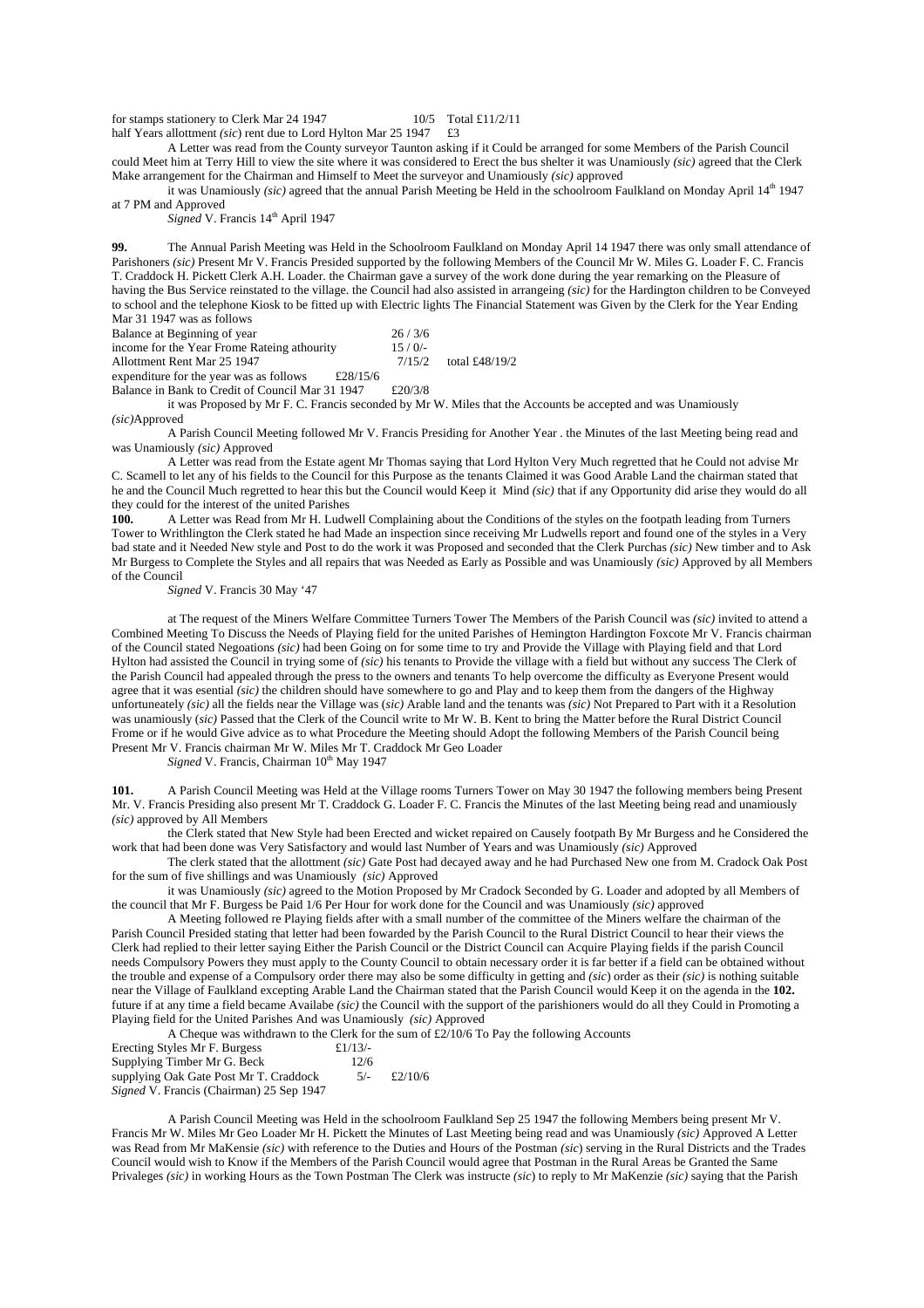Council of Hemington Unamiously *(sic)* Approved that the Same Hours should be Granted to all full time Postman and was Unamiously *(sic)* Approved

it was stated that Complaints had been made about the unpleasant smell of the Village Pond which required Cleaning out on the proposition of Mr Miles seconded by Geo Loader the Clerk was instructed to write to Mr Burt Sanitary Surveyor to see if he would Make Preparations to have the Pond Cleaned And Unamiously (*sic)* Approved by all Members of the Council

**103.** The clerk was instructed to write to Mr Widdicombe District Surveyor to see if he would have the Gutter Piped Leading for about 100 yds on the left hand side of the Road through the Village of Faulkland it was about 15 inches deep and Dangerous to People Alighting from the Bus in the Dark nights and Unamiously *(sic*) Approved

The Clerk reported that Mr T. Craddock was Giving up his allottment *(sic)* Mar 25 1948 and he had received an application from Mr J. Green to Become Tenant it was Proposed by Mr H. Pickett sec by Geo Loader that the Clerk accept the Application of Mr Green and Unamiously *(sic)* Approved

it was Unamiously *(sic*) agreed that the Clerk ask Mr F. Burgess to carry out the nesecary *(sic)* work on the following footpaths Trimming the overhanging Growth in Grove lane and also Hollow Pit Lane and at Turners Tower to Hemington church Path Mr Miles stated some improvements needed to be done on the footpath leading from Foxcote to Writhlington The Clerk stateing *(sic)* he would ask Mr Burgess to carry out the work he would also visit the footbridge at Hemington and see what Needed to be Done and report to the next Parish Council Meeting and Unamiously *(sic)* Approved

the following cheque was Withdrawn to Mr Thomas Estate Agent for the sum of Three Pounds for Half Years allottment *(sic*) Rent £3

it was Unamiously *(sic)* agreed to fix all Parish Council Meetings on Mondays on the Proceeding Monday before the Holiday the Clerk to have Permission to call the Members Together at any Date between these dates if nesecary *(sic*) And was Unamiously *(sic)* Approved

#### *Signed* V. Francis Chairman

**104.** Hemington Terry Hill Bus shelter Declared open on Aug 23 1947 Erected by Voluntary subciptions *(sic)*

A Fete was Arranged by the parish Council Members to meet the expenditure of Erecting and Carrying out the of *(sic)* the two Bus shelters which was responded to Very Liberally by the People of the Combined Parishes of Hemington Hardington & Foxcote A Fete was Held in a field Very Kindly Lent by Mr T. Craddock for the occasion and Good Programme of Sports was arranged by the Committee which Proved Very successful The Single Hill Silver Band Being in attendance Mr Mrs A.R. Gifford received a Hearty Welcome from all Present when they declared the fete open having so many old friends in the parish from which they used to reside the Parish Council and womens institute then Proceded *(sic)* to Terry Hill To Meet Lord and Lady Hylton To Declare the Bus shelter open to the public use. Lady Hylton in Declaring the shelter open to the public said it gave her Very Great Pleasure in being asked to come to Terry Hill in such an *(sic*) splendid occasion and she thought the parish Council had done Magnificent Peice *(sic)* of work in Provideing *(sic)* the shelter for the People who used the Bus Service and it Gave her Very Great Pleasure in Declareing *(sic)* the two shelters open Lord Hylton responed *(sic)* with few well chosen words and Congratulated the Parish Council on their Splendid Effort and the interest they took in the the *(sic*) People in Provideing *(sic)* them with the Bus shelters Mr V. Francis chairman of the Council replied on behalf of the council and the Womens institute and it Gave them all Very Great Pleasure in Meeting Lord and Lady Hylton He would like to thank Lord Lady Hylton on behalf of the council in coming foward to assist in the work and making such a splendid **105.** Gift to the council in Presenting the Bus Shelter of Terry Hill to the Council which Played a Very important Part in getting the shelters Erected as it would all be done by Voluntary subscription Mr A. Loader Clerk to Parish Council said he was very Pleased to see the work had been carried and he would like to Congratulate Messers Pratten Builders Midsomer Norton and and *(sic)* Mr V. Francis Builders in the Very Satisfactory way they had Carried out the work it had been a long time about but he Considered it was well worth waiting for and it would be Very Much Appreciated by the People of the the *(sic)* United Parishes an Agreement had been drawn up by the Parish Council and the County Council for the Erection of the shelters and had been Carried out to their satisfaction and the members of the council had Presented their Signatures to the County Council to see the two shelters Protected and Properly used to preserve and Maintain and Kept in Good order they was insured by the Radstock Co op Society for the sum of 18/- Per Annuam *(sic)* becomeing *(sic)* Due in the Months *(sic)* of October to Mr S. Whittock 4 West Hill gardens Radstock agent after Meeting all expenses there is a surplus Balance to the Credit of the Parish Council of £17/8/3<br>  $\frac{6}{17}$  and  $\frac{6}{17}$  and  $\frac{6}{17}$  and  $\frac{6}{17}$  and  $\frac{6}{17}$  and  $\frac{6}{17}$  and  $\frac{6}{17}$  and  $\frac{6}{17$ 

| expenses as ronows |                          | $\sim$ $\sigma$ |                         |
|--------------------|--------------------------|-----------------|-------------------------|
|                    | insurance                | £ $1/10/6$      |                         |
|                    | Draft County Council     | $10/-$          |                         |
|                    | Stamps stationery        | 5/8             |                         |
|                    | <b>Pratten Builders</b>  | £21/ $5/-$      |                         |
|                    | H.G. Francis             | £24/7/4         |                         |
|                    | insurance 1947           | $18/-$          |                         |
|                    | items                    | $3/-$           |                         |
|                    |                          | £54/19/6        |                         |
| Money received     | Dance                    | £18/ $0/-$      |                         |
|                    | Lord Hylton              | £20/ $5/-$      |                         |
|                    | <b>Bristol Bus Compy</b> | $5/0/-$         |                         |
|                    | Proceeds of Fete         | £27/12/9        |                         |
|                    | Mr V. Francis            | $0/-$<br>1/     |                         |
|                    |                          | 7/9             | Balance in Hand £17/9/3 |
|                    |                          |                 |                         |

*Signed* V. Francis Chairman

 $\sum_{k=1}^{\infty}$  Miners W Hut

**106.** A Parish Council Meeting was Held in the Schoolroom Faulkland on Dec 22 the following Members being Present Mr V. Francis H. Pickett Geo Loader T. Craddock F.C. Francis the Minutes of the Last Meeting being read and Unamiously (*sic*) approved by All Members of the council

The Clerk reported that the work on Various footpaths had been Completed Satisfactory also the Village Pond had been Cleaned out satisfactory to the Sanitary surveyor of Frome Rural District Council the District Surveyor *(sic)* attention had been Called to the Dangerous Gullie at the Cross Roads Faulkland where the Bus Stop which increase the danger on dark nights the Clerk read letter from the District Surveyor to say the work was included in his Estimate for Road improvement the Reply was noted with thanks and a Request for attention to the matter as Early as Possible the Council agreed Unamiously *(sic)* to take an *(sic*) House to House Collection in Aid to the China Fund the clerk to make Arrangements for Collecting Boxes and flags etc

it was decided to Convene a meeting of Allottment Tenants Early 1948 for Discussion with the Council Concerning the allottents *(sic)* the Clerk to send invitations to all allottment *(sic)* Holders to attend and Approved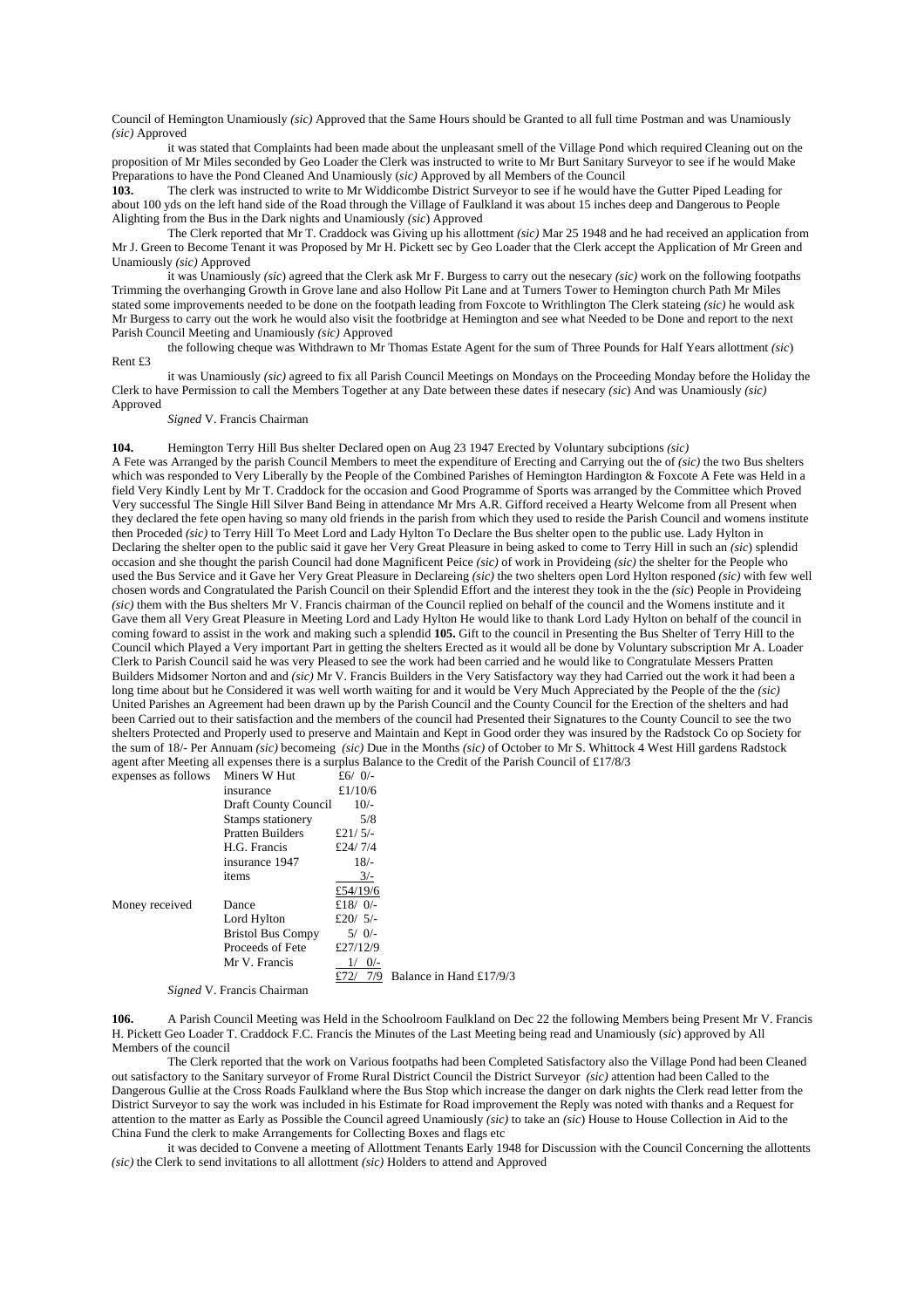it was decided to Make and *(sic)* arrangement to call Meeting of the United Parishes to ascertain the views of the People on silver Lining Week Mar 13 to 20<sup>th</sup> it was decided to leave it Mr Francis and the clerk to Arrange date of the Meeting and Approved

The Clerk reported he received Complaints about the rain Blowing in on the seats at Terry Hill Bus shelter he had Visited the Shelter and found that was so the council agreed they would Endeavour to make the shelter as Convenient as Possible as their Balance in hand to carry out the alteration the Clerk was instructed to write to Messers Pratten & co Builders Midsomer Norton for an Estimate for fixing two **107.** two *(sic)* half slideing *(sic)* Doors which would Prevent the trouble and Unamiously *(sic)* Approved

The clerk reported he had received applications for allottments *(sic)* from Mr Geo Portingale Mr Pratten Mr Smith Each required 20 Perch it was Unamiously *(sic)* agreed that the Council would be Prepared to accept them as tenants commencing from Mar 25 1948 And approved

two Cheques was withdrawn one to the clerk A.H. Loader to Pay following accounts work on footpaths Mr F. Burgess £2/19/- Cutting Allottment Hedges  $\pounds3/14/$ 

One to Hadden Best & Co Books & Stationery Etc £1/3/4 *Signed* V. Francis Chairman 20<sup>th</sup> Jan 1948

A Parish Council Meeting was Held in the schoolroom Faulkland January 20 1948 the following Members being present Mr V. Francis Geo Loader T. Craddock W. Miles with the Clerk Mr F. C. Francis was absent being indisposed

the allottment *(sic*) Holders were invited and Good Number attended to hear the Discussion on the Question of Erecting a new fence around the Council allottments *(sic)* the Chairman explained that the Council had come to the Conclusion that it was impossible to Carry out the necessary work of Provideing *(sic)* a new fence to Protect the crops without an increase in the rent and before doing this the *(sic*) wanted the Holders views The Clerk reported that he had visited the allottments *(sic)* and found the Fence in a very bad state it needed new Post and Wire for a distance of 70 yds and there was nothing of any Consequence left to Prevent straying cattle from Entering the allottments *(sic)* the Council were willing to do all in their Power to avoid damage to the crops but the additional expense had to be faced following an *(sic)* **108.** Discussion the Tenants agreed for the rents to be increased from 4d Pence Per Perch to 8d Pence Per Perch from Mar 25 1948 to meet the Cost of the repairs the chairman thanked the Allottment *(sic)* Holders for their Attendance and for the Cordial way they had decided to assist the Council to Carry out the work and was Unamiously (*sic)* Approved

Mr W. Miles of Foxcote Farm reported their *(sic)* had be *(sic*) an accident on the Foxcote to single Hill road at the Point where the road is very narrow the Clerk was instructed to write to the district surveyor of the Frome Rural District Council and suggest that he meet Mr Miles where the accident happened with view of improving the Road to avoid futur *(sic)* accidents and approved by all Members of the Council

when the Question of Conveying the children from 5 years of age up to 8 years of age to Hemington Primary school the Council learned with regret that no decision had been made for the children in of *(sic)* Faulkland Etc and it was decided to Protest strongly against the decision and Clerk was instructed to write to the Education office at Taunton for an explanation and approved

The clerk was instructed to write to Wessex Electricity Company asking if an Early Consideration Could be given to extending the supply to Hemington Turners Tower and Terryhill it would be very much appreciated by all residents especially Farmers and Places of worship and the council school and approved

it was Unamiously *(sic)* agreed to acept *(sic)* an Estimate from Prattens Co Builders Midsomer Norton for the work of Erecting to *(sic)* half slideing *(sic)* doors to the Bus Shelter at Terry hill in order to Prevent the rain Blowing in and to ask the firm to Carry out the work at an Early Date And approved

*Signed* V. Francis Chairman 23rd March 1948

**109.** A Public Meeting was Held in the Faulkland schoolroom on Tuesday Feb 3<sup>rd</sup> 1948 the following Members of the Parish Council being Present Mr V. Francis Mr Geo Loader Mr H. Pickett T. Craddock Mr W. Miles Mr F.C. Francis there was very small Company Present Mr V. Francis occupied the chair and stated had been called for the Purpose of Hearing the views of the People United Parishes *(sic)* as to see what could be done to assist in the Silver Lining Campaign in the Rural District of Frome the chairman Pointed out the necessity for Everyone to assist in the Savings Campaign and the members of the Parish Council would be Quite willing to do all in their Power to make it a success the chairman invited Proposition *(sic*) from the meeting as to what their feelings was in the Matter but no Propal *(sic)* to Continue with the Campaign was Forthcoming after Lengthly *(sic*) Discussion the Meeting was Abandoned

A Parish Council Meeting followed the Clerk reported that in Co with Mr Pickett the Aid to the China Fund Collecting boxes Contained the sum of two Pounds and nine Pence halfpenny the Clerk was asked to fowards *(sic)* the proceeds to Head Quarter *(sic*) in London the Clerk he would like to see the sum made up to £2/2/- Mr F. C. Francis Very Kindly agreed to Make it up to the sum and received thanks from all the Council Members

the Clerk was ask *(sic)* to bring to the notice of the Post Master General at Bath that the Kiosk box at Faulkland did not light up in the evenings only come on at Midnight to the Early Hours of the Mornings the clerk stated he would Notify the Postmaster general on the Matter and approved

The Clerk was instructed to write to The Bristol Tramway Co see if there was an Opportunity of getting the late Bus Service from Frome to Radstock reinstated if only for Wednesdays and Saturdays it would be very much Appreciated by the users of the Service

also to write to Bath Tramway Compy to see if their service to the Route of Trowbrige *(sic)* could be altered from Wed to Tuesdays this being Trowbrig *(sic)* Market day Wednesday being Early Closeing (*sic*) the service not being Convenient also **110.** to ask if More Buses could be Put on between the Hours Now serving the district the clerk stated he would take the matter up with both tramway Co *(sic)*

The clerk reported that Mr T. Pratten Had now withdrawn also Mr C. Smith from takeing *(sic)* on any allottment (*sic)* and Mr Buck had also Decided to Give up his 10 Perch the clerk that *(sic)* Mr J. Green would take the ground on that became vacant at 25 March 1948 the Clerk reported that he had let the Peice *(sic)* of 10 Perch to Mr F. thick and was Unamiously *(sic)* appr

Some Discussion took Place as to wether *(sic)* the parish would become associated to the Parish Council association it was decided to let the matter stand in obeyance *(sic*) until the Next Meeting and Approved

*Signed* V. Francis Mar 23rd 1948

A Parish Council Meeting was Held in the schoolroom Faulkland Mar 23 1948 the following members being present Mr V. Francis Mr W. Miles Mr Geo Loader Mr T. Craddock Mr F. C. Francis the Minutes of the last Meeting being read and Unamiously (sic) approved

A Letter was Read from the manager of the Bristol tramway Co with reference to Parish Council Relif *(sic)* Bus from Frome to Radstock the Company regretted that it was impossible at the Present to introduce relief Buses owing to the shortage of staff but the Matter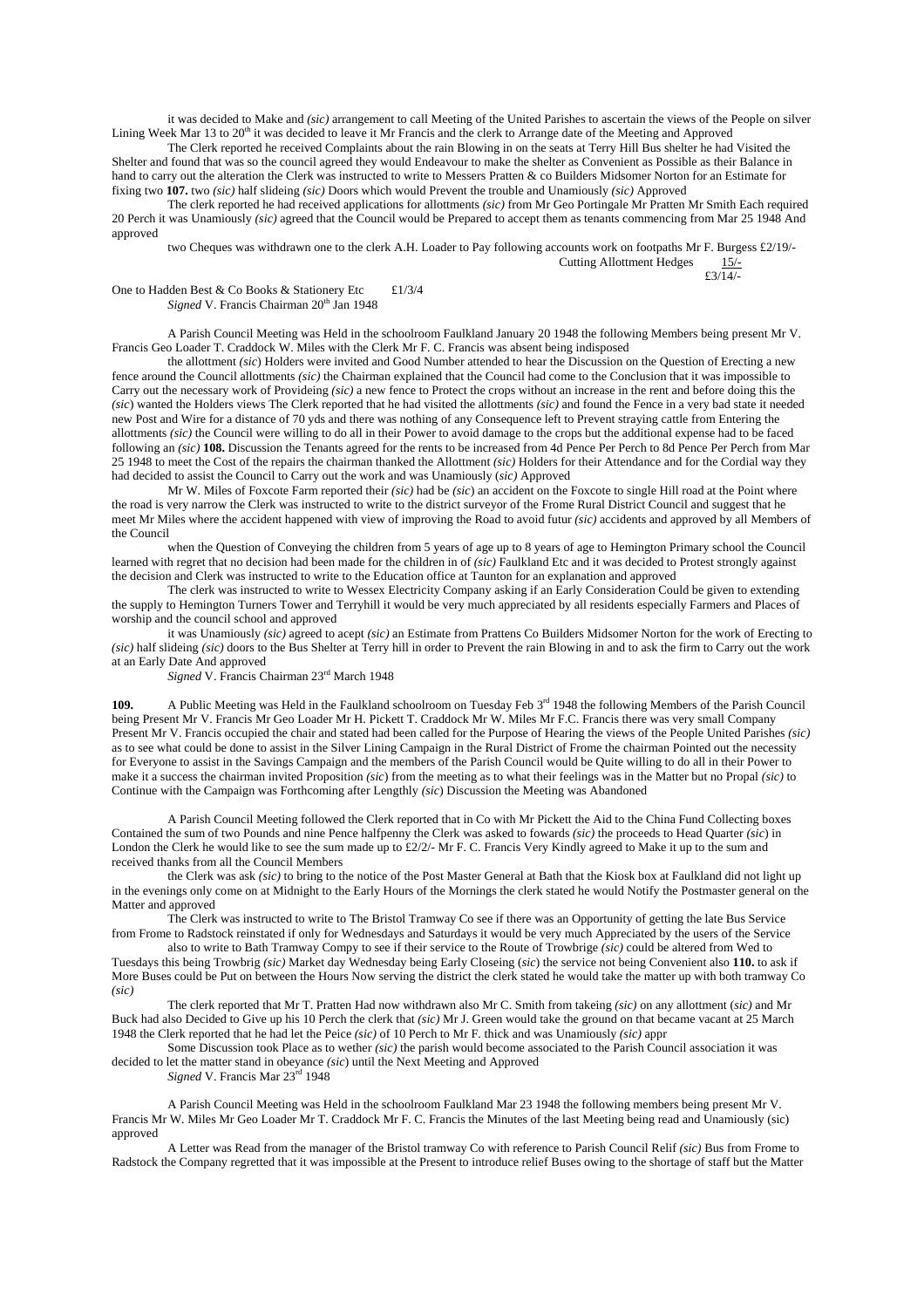would be borne in mind when Circumstances change. the Clerk was instructed to Acknowledge their letter with thanks from the Council hoping to hear in the near future that the difficulty would soon be overcome

also to write and acknowledge the letter from the Bath Tramway and to enquire if **111.** there is any Likehood (*sic)* of any change being made in the near future and to make an application for another Bus to Put on between the Hours 2/10 and 8/10PM as the Council Considered it to *(sic)* long without the service between these Hours And approved

Mr Miles reported their *(sic)* had been another accident at the same spot as one recently reported to the District Surveyor the Clerk was instructed to make a report to the District Surveyor and approved

The clerk was instructed to write to Education office Taunton expressing the Parish Council thanks to himself *(sic*) and the Education Committee in makeing *(sic*) their Decision in Conveying the children from Faulkland to Hemington school also to state their *(sic)* was few scholars in Lansdown View that was a few yards over the one mile limit and could any arrangments *(sic*) be made by the Education Committee in getting these small scholars included to Convey them to school when recommenced next October 1948 and was Unamiously *(sic)* approved

Fencing the allottments *(sic)* was Discussed a Letter was read from Mr Thomas Estate agent to Lord Hylton wrote saying that no Post could be purchased from the Estate the Clerk reported that he had written to Mr Beck for Enquiry and he stated he had Post and would be Pleased to meet the members on the spot by appointment it was unamiously *(sic)* agreed that the Clerk Make arrangments for Mr T. Craddock and himself to meet Mr Beck and was approved by all Members

the Clerk stated the Doors had not been attached yet to the Terry Hill Bus Shelter but he would write to Messer Pratten and Co Ltd Midsomer Norton to find out what was Causing the Delay and approved

**112.** To *(sic*) cheques was withdrawn to Pay the following account Mr Thomas Estate agent half years Allottment *(sic*) rent Three Pounds  $\epsilon$ 3 and one to the clerk to Pay the following Clerk Salary for the year  $\text{\pounds}10$ 

| and one to the clerk to I ay the following | CICIN SAIALY TOI THE VEAL                  | 22 I V   |
|--------------------------------------------|--------------------------------------------|----------|
|                                            | One pound Due to Clerk for Audit stamp     | £1       |
|                                            | stamps and stationery                      | 15/11    |
|                                            | Hire of school for Parish Council Meetings | $15/-$   |
|                                            | Total                                      | 12/10/11 |

it was decided that the chairman make enquiries about the Parish Council routine of Business with the parish Council association and the Parish Could Make their Decision to become affiliated to the association and approved

it was Unamiously *(sic)* Approved that the annual Parish Meeting be Held in the schoolroom Faulkland on Wednesday april 4<sup>th</sup> 1948 at 7PM and Approved

*Signed* V. Francis 15<sup>th</sup> April 1948

at the Annual Parish Meeting Held in the schoolroom Faulkland for the Combined Parishes of Hemington Hardington Foxcote the chairman Mr V. Francis gave an interesting resume of the work Carried out by the Council during the year Twelve Meetings during the year 1947.8 in addition to Many Sub Committees their Efforts had resulted in the Bus shelters being Erected at two Points Frome Radstock Road Dangerous Gutters had been filled in at Faulkland Village the stocks on the village Green Put in Condition attempts had been made to run Silver Lining week with success and to get an extension of the Electric for the Neighbouring Villages but without success **113**. and the council had done there *(sic*) Best for Playing field for the United Parishes which was badly needed and would be Kept on the agenda for future Discussion Mr V. Francis Paid a fitting tribute to the work of the Clerk Mr A.H. Loader for the Manner he had Carried out his Duties During the year and also thanked the Members of the Council for their attendance at meetings and their Help on various ways the Reading of the Bampfyld and Vigor charities showed that disbursement for the year was £ 29/2/6 Mr T. Craddock and Mr H. Pickett Members of the Council were thanked for representing the Parish Council on the committee on the Question of Joining the Parish Council association Mr Francis reported on Meetings he had attended as representative of the Frome RDC and He Considered it would be very useful to become affiliated to the Association Mr Miles and Mr V. Francis was asked to Attend a Meetting (*sic)* at Wells on May 1st 1948 and to Discuss affiliation to the parish Councils Association at the next Meeting a Letter was read from the Rural District Surveyor over Dangerous Corners on Foxcote Road which showed that until the owner ship *(sic*) of the Land was settled no improvement at this spot was impossible *(sic*) The Clerk stated that the Bath tramway Co was considering the Councils request for revision of the Bus Service to trowbridge *(sic)* and there was Good Prospect of the Buses being run Tuesday instead of Wednesday Many other Matters was Discussed and thanks was expressed to the guardian for their helpful reports The Chairman said he was sorry Parishoners *(sic*) did did *(sic*) not attend the Meetings to Pass an opinion on the Councils Efforts in respect of the Combined Parishes they had done what they could to improve Conditions and would Continue to do so The financial Statement was Presented by the Clerk Showing Balance in Hand at the Commencement of **114**. Year was as follows

| 20/ | 3/8 |
|-----|-----|
|     |     |

|                                                   |         | 20/3/8 |          |
|---------------------------------------------------|---------|--------|----------|
| income for the Frome Rating athourity (sic)       |         |        | $15/0/-$ |
| <b>Allottment Rent</b>                            |         |        | 7/15/8   |
| total                                             |         |        | 42/19/4  |
| expenditure for the year was follows <i>(sic)</i> | 25/18/9 |        |          |
| Balance in Bank Mar 31 1948                       | 17/0/7  |        |          |
|                                                   | 42/19/4 |        |          |

the following Members being Present Mr V. Francis chairman Mr W. Miles Mr H. Pickett Mr T. Craddock Mr F. C. Francis being unable to attend

*Signed* V. Francis 20<sup>th</sup> May 1948

A Parish Council Meeting was Held in the schoolroom Faulkland on May 20 1948 the minutes of the last meeting being read and was Unamiously *(sic)* Approved the following Members being present Mr V. Francis Mr W. Miles Mr Geo Loader Mr H. Pickett Mr T. Craddock Mr F. C. Francis

on the Question of the Fencing of the allottments the Clerk reported that the work had been Carried out by Mr F. Burgess and in his opinion it was very satisfactory the Council after Viewing the work endorsed the report of the Clerk and Passed the accounts for Payment

after Hearing the report of the Chairman and Mr W. Miles of the parish Council Conference Held at Wells on May 1st 1948 it was Unamiously *(sic)* decided the Council become Affiliated to the Parish Councils Association

The Tenant of the field leading to Green Parlour asked for the footpath to be diverted it was found However that the Pathway was in Kilmersdon District Mr W. Miles Promised to notify the Tenant of this and he Could make an application to Kilmersdon Parish Council and Unamiously *(sic)* Approved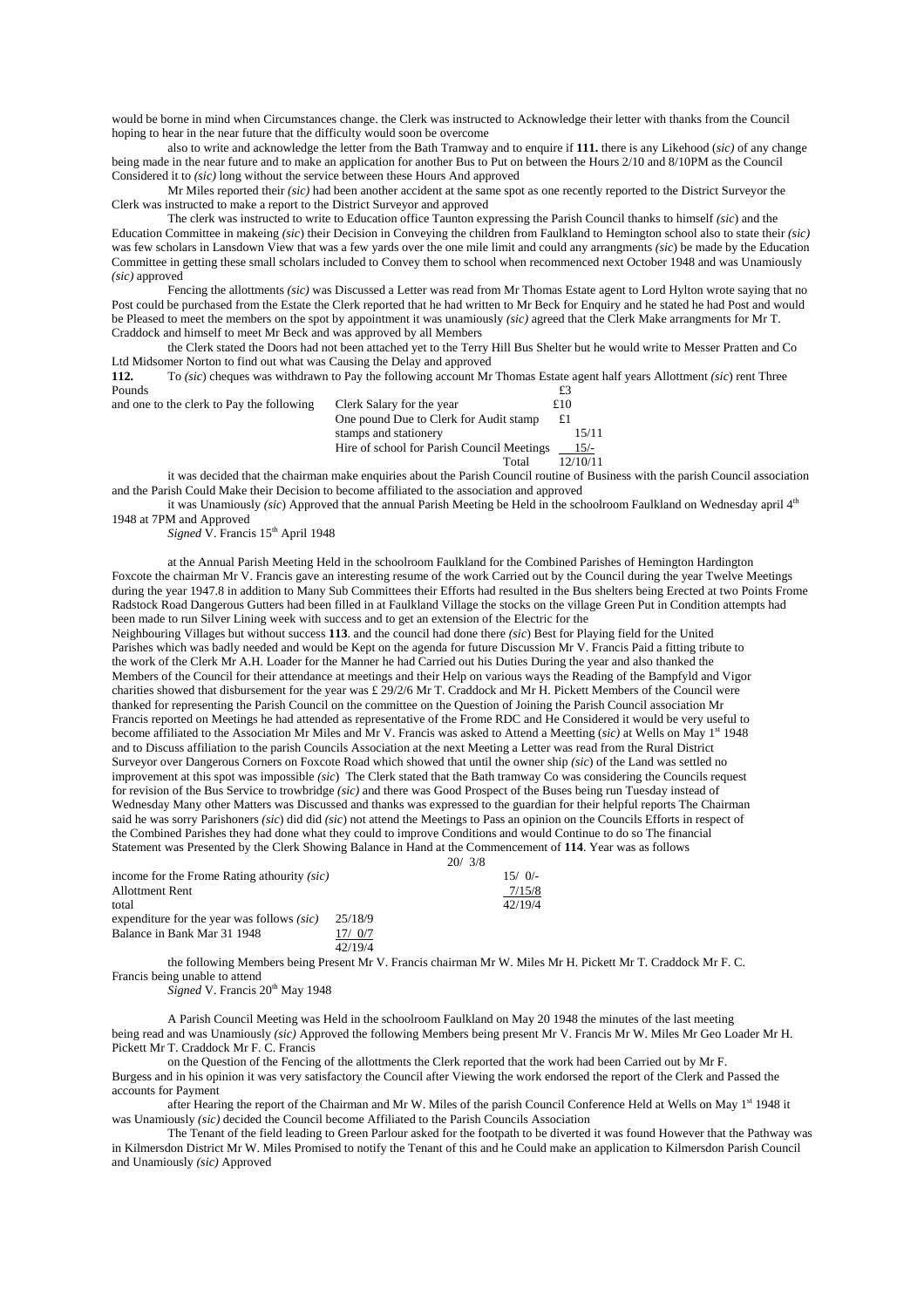A Petition was Handed in from the People living near **115.** the Foxcote Colliery stateing *(sic*) that the Batch was on fire the fumes Creating a nuisance to Everybody living near the Colliery it was decided that the Clerk write to the National Coal Board asking for action to be taken in the Matter and Unamiously *(sic)* Approved

Some Discussion took Place in respect to the footpath leading across Causely which was Ploughed up During the war by the War Executive Committee the Clerk was instructed to write to the agricultuar *(sic*) war executive Committee asking if they would restore the Path to it *(sic)* Pre war Condition and approved by all Member *(sic)*

As the chains around the Village Green was *(sic)* removed and taken away During the war and Applications for Compensation had to be submitted before June 1<sup>st</sup> 1948 the Council decided the Clerk should write to the Regional Compensation Surveyor asking if this fence could be restored and thus avoid any nuisance being Created to the inhabitants living around the Green and Approved

A Complaint was made to the Council of the Delapidated *(sic)* Building near the footpath leading down the footpath to Mr W. Becks the Council viewing this Building Considered it was Dangerous and may Collapse at any time the clerk was instructed to write to Mr Thomas Estate agent and inform him of the Condition of the building and was approved by all Members

the wicket at Turners Tower leading to Causely footpath being inspected by the council which had been subjected to very rough use it was decided to have style to the Pattern of the one at Green Parlour it was left to the Clerk and Mr T. Craddock to make arrangments *(sic)* for this work to be Carried out And was unamiously *(sic)* approved

after Proceeding to Terry Hill to view the Two slideing *(sic)* doors that was *(sic)* Erected by Messers Pratten & Co Prevent the rain from Blowing into the Bus Shelter which was Erected by the council from Voluntary subcriptons *(sic)* and the slideing *(sic)* doors would be Paid for with the surplus money in hand and the Council Considered the work to be very satisfactory and it was decided that the Clerk inform the Public **116.** that their Cooperation would be nesecary *(sic)* in Keeping the doors Closed and report to the Clerk if at any time there was Evidence of Wilful Damage being done to the shelter as any Nuisance being Created the council would take Action and was unamiously *(sic)* Approved

*Signed* V. Francis Chairman 5<sup>th</sup> Aug 1948

A Parish Council meeting was held at the Faulkland Schoolroom, on Thursday Aug 5<sup>th</sup> 1948 the following members being present. Mr C. Francis, Mr T. Cradock, Mr G. Loader Mr H. Pickett, Mr W. Miles, Mr V. Francis was in the Chair

The Chairman referred to the death of their Clerk Mr A. Loader, who he said, was one of the best public spirited men that this parish had produced, He had served on the council for 22 years, and for 12 of these years he had been Clerk, The chairman said that in his opinion no other man could be more zealous in his work for the village. The whole council agreed in one accord that the district is all the better for the life of the late Clerk. The whole council then rose in silence for a minute as a Token of respect. It was decided unamiously *(sic*), to send a letter of sympathy and appreciation to the widow and family of the late Clerk.

The appointment of a new clerk was next considered, and it was unamiously *(sic)* decided to ask Mr G. Loader to take the office, his reply that he would inform the chairman by Monday Aug  $9<sup>th</sup>$  1948.

It was also agreed that the Clerk **117.** Salary should remain at £10 until the end of the current year, when it should come up for revision.

It was moved and carried that in the event of Mr G. Loader accepting the clerkship, that Mr F. Green be asked to serve on the council until the end of the term him being the person with the next highest number of votes at the Parish Council Election on March  $11<sup>d</sup>$ 1946. The minutes of the last meeting were then read and approved.

The matters arising from the minutes were fully dealt with and all reply's *(sic*) were very satisfactory, the council decided to await further action by the coal board re. the batch at Foxcote. The chairman and Mr T. Cradock gave a brief report on the meeting of the National Parish Councils Association held at Bruton, and it was decided that members should attend the parish council association meetings at Bruton in Alphabetical order and that Mr T. Cradock and Mr C. Francis be appointed to attend the next meeting to be held at Bruton on Oct  $19<sup>th</sup>$  at  $7p.m.$ 

The meeting decided that the seat on Faulkland green should be repaired and Mr H.G. Francis should carry out these repairs. Mr C. Francis strongly protested against the way the County Education Committee had run the free place examinations to

Grammar Schools and it was decided that a letter be written to the Education Committee concerned, protesting against the present method used<br>118.

**118.** Mr G. Loader was unamiously *(sic*) elected to serve on the Hemington School Managers in place of the late Mr A. Loader. *Signed* V. Francis Chairman 13<sup>th</sup> Oct 1948

A Parish Council meeting was held in the Faulkland Schoolroom on Wed Oct 13<sup>th</sup> 1948 Councillors being present were Mr L.V. Francis (Chairman) Mr T. Cradock, Mr W. Miles and Mr F. Green.

The minutes of the last meeting were read and unanimously approved, arising from the minutes of which included much of the good work done by the late Clerk Mr G. Loader moved a vote of thanks to the members of the Parish Council for the great Tribute they had all shown to him. To this the Chairman responded, and then welcomed Mr F. Green to the council. A letter was then read by the Clerk from Mr Owen youth organiser for the council to consider of what benefit a youth Club would be to the village, and after careful consideration the council felt that under the present circumstances there was no useful purpose at present. It was also agreed to organise a Dance etc for to raise funds for Insurance & maintenance of the bus Shelter this being left to Mr T. Cradock and Mr F. Green to arrange. It was then unanimously agreed that Mr Burgess should cut the Allottment *(sic)* hedge at the rate of 2/- per hour, the clerk to instruct Mr Burgess to do so. A letter was then read from the Ministry of Health regarding the expenses of parish Councillors for any time lost when attending meetings and, then, it was decided to be left for the time being, and to be brought up for session when ever neccessary *(sic).* It was then unanimously agreed that a notice be put up on the Bus Shelter refrain any damage that may be done to them *(sic).* The meeting was then open for any complaints one of which was brought foward *(sic)* by Mr F. Green saying that the village pump was far from being in Order the Clerk being instructed to write to the Sanitary Inspector reporting the condition **119.** of same, following this, it was unanimously decided that the Clerk write to the post Master General stating the need of a public Telephone Kiosk at Hemington of which the parishoners *(sic)* concerned would very much appreciate. Mr Miles also brought foward *(sic)* a complaint regarding the collection of Refuse stating that none had been collected at Foxcote for some considerable time and that nothing looked worse than to see a lot of Rubbish stacked on the highway for such a period, the Clerk was instructed to write to Mr Alford & Sons asking them to kindly attend to the Foxcote area. A cheque was drawn for the sum of £3 due to Mr Thomas for ½ years rent for allottments.

*Signed* V. Francis Chairman 26 Jan 1949

A parish Council Meeting was held in the Faulkland Schoolroom on Wed Jan  $26<sup>th</sup>$ , The following members being present Mr W. Miles, Mr C. Francis, Mr T. Cradock, Mr F. Green, Mr H. Pickett, with Mr L.V. Francis in the chair

The minutes of the last meeting were read and unamiously *(sic*) adopted. Arising from the minutes, the Clerk reading a report, stated that a dance had been held at Turners Tower on Dec 18<sup>th</sup>, which had been splendidly arranged by Mr T. Cradock and Mr F. Green,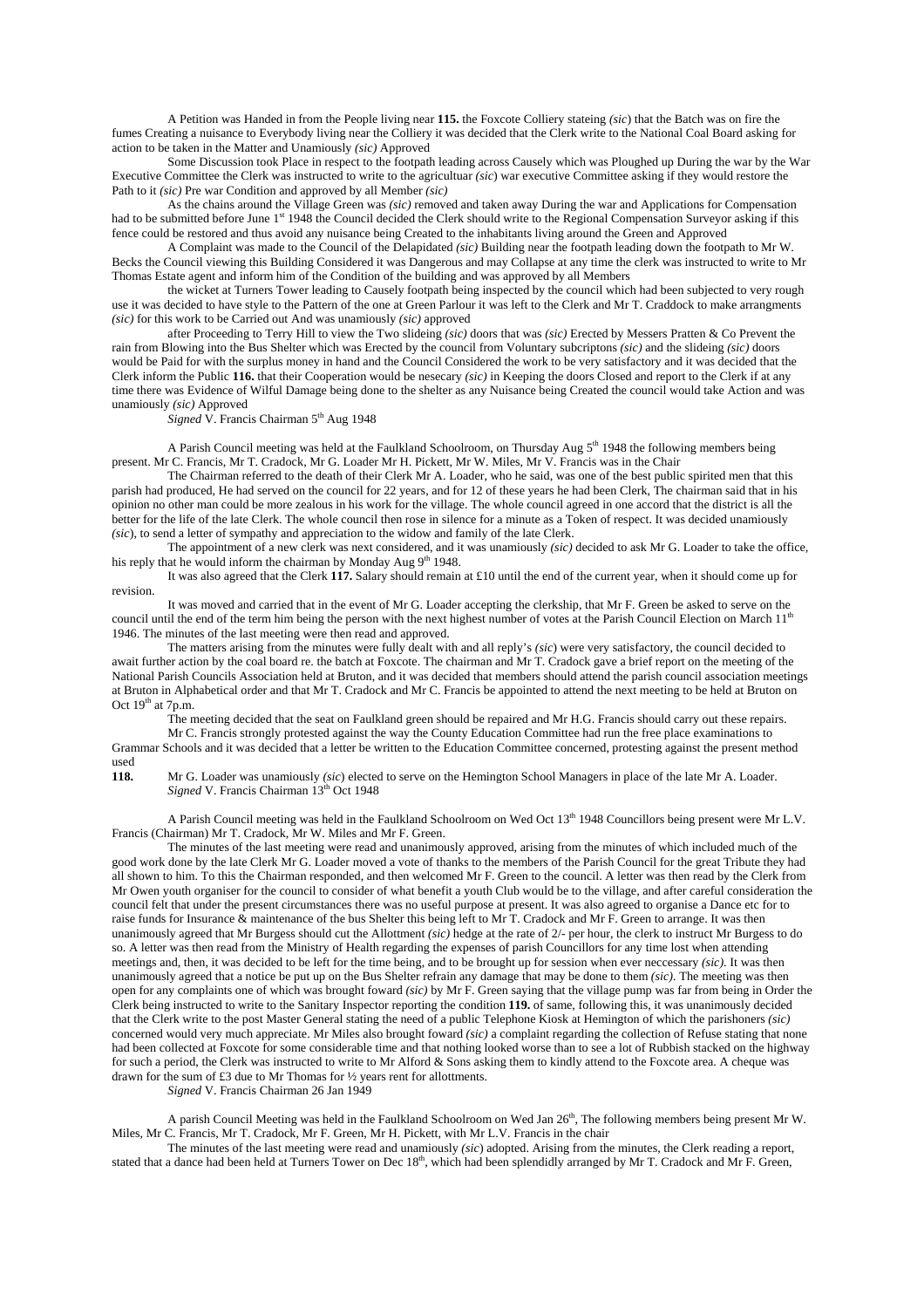and in this grand effort the Sum of £12/6/11had been realized and the chairman thanked these two Councillors for their work, this being appreciated by the whole Council.

Following this the question of the allottment *(sic*) hedge arose, and as Mr Burgess had not cut the hedge as instructed, the council felt that it should now be left until the following season this being unamiously *(sic)* approved. The chairman then stated that the notices had been placed in the two Shelters, and he hoped that the people would use the shelter with respect. An account was settled with Mr H.G. Francis to the amount of 15/- for painting, printing, and posting those two notices in the **120.** Shelter this naturally being taken from the Bus Shelter Fund, and also another account which amounted to £1/3/6 for repairing the seats on the village Green this of course taken from the parish Councils Accounts. Following this, the question of the public Telephone Kiosk at Hemington was discussed, and the clerk read a letter from the Area Manager Stating that they were prepared to erect a Kiosk at Hemington, but as the expense involved in providing and maintaining facilities of this nature would not be justified by the prospective receipts from the Kiosk they would desire the Council to give and *(sic)* undertaking to pay the Sum of £4 per annum for 5 years dating the day the Kiosk opened, and providing a suitable site would be forthcoming when applied for.

After some considerable discussion, the whole Council agreed that they should call a meeting for the Residents of Hemington to hear their views on this subject, and in the meantime the Clerk was instructed to inquire of what the terms would be, to erect a Kiosk between Turners Tower and Terry Hill. Then came the question of the salvage of waste paper, and the council felt that from the examples set in outstanding area's *(sic)* the Salvage in our area was extremely satisfactory to the Council.

An appeal for the Blind Association was soon discussed, and all agreed to have a house to house Collection, and regarding the King Georges Fund for Sailors, it was decided that this be left aside for the time being. The Clerk stated that an application had been made for the extension of Electricity to Turners Tower, Terry Hill, and Hemington, and a reply had been received stating that the Southern Electricity Board would make a survey of these districts and notify the Council as soon as possible.

A report had been received, stating the condition of a Style on the Hemington  $\&$  Foxcote boundary and the Clerk stated that he, accompanied by Councillor Mr F. Green, had visited the style in question and found several rails broke *(sic*).

It was decided that Mr Burgess be asked by the Clerk to replace the same, and Councillor Mr W. Miles, living in that Area made an offer to give the four rails and haul them to the site, this being Greatly appreciated **121.** by the council. Members were then selected to attend the Association of parish Councils meeting to be held at Bruton on March 1<sup>st</sup> Members selected were Mr W. Miles, Mr H. Pickett, Mr F. Green and the Clerk if possible.

The chairman stated there was one item missing on the Agenda which he thought was now the time to discuss; this being the revision of the Clerk's Salary, and after careful consideration Mr W. Miles proposed that the Clerk's Salary be raised from the present £10 to £15 and to commence from March  $31<sup>st</sup>$  1949, this was seconded by Mr T. Cradock and unamiously *(sic)* carried.

To conclude the meeting, the date of the next meeting was arranged for March  $23<sup>rd</sup>$  at 7 o clock pm.

Signed V. Francis 23<sup>rd</sup> March

A Meeting was held in the Faulkland Schoolroom on Wed March 23rd. Councillors present were Mr T. Cradock, Mr W. Miles, Mr C. Francis, Mr F. Green, Mr L.V. Francis, Mr H. Pickett was unable to attend as he was unfortunately ill. Mr L. V. Francis presided and in opening the meeting stated, that he was delighted to be back with the Council once again after his recent illness, and he hoped that Mr H. Pickett, too, would have a speedy recovery. The minutes of the last meeting were read and unamiously *(sic)* adopted. Business arising from the minutes chiefly, were Kiosk site at Hemington, and when a reply was received from the Area Manager, the Clerk was instructed to reply stating the Council view of same, and if necessary contact Mr B.J. Thomas, but to conclude the business the Chairman stated we as a council, must congratulate the Hemington Kiosk Committee, of which was formed at a Meeting held in Hemington Council School on Feb  $3<sup>rd</sup>$  on the way they had responded to the parish Council call.

A letter had been received from the Blind Association, and after being read the Council took the view, that if they done *(sic)* anything for the cause, they felt that it was worth doing well, **122.** so they considered that a Sunday service collection, as was requested in the letter, would not be sufficient for the cause, the Clerk was instructed to put it on the Agenda towards the end of the Summer, when a Whist Drive or Dance would be arranged. The question of compensation for re-chain, which was took *(sic)* from the village Green during the war period, was again discussed and the Clerk was instructed to inquire of what progress was being made. Mr Miles put foward another complaint, regarding the non-collection of Refuse in the parish of Foxcote, the Clerk being instructed to write this time to the Clerk of Rural District Council on the matter.

The Chairman stated that the people of Hemington had made application to him, for another post Box, at the end of the village, the Clerk being instructed to write to post master General on the matter.

The precept was served on the Rating Authority for the Year ending March 31st 1950, for the Sum of £23, and 3 Cheques were withdrawn, one to Mr B. J. Thomas for 1/2 Years Allottment *(sic)* £3, and one to Mrs Sarah Ann Loader for £3/11/7 for 4 months Salary and Stationary, for the late Clerks service during that Year. and one to the present Clerk for £9/7/7 for 8 months Salary.

Stationary, hire of rooms, and Duplicate Book. The Annual Assembly was arranged for Wed, April  $13<sup>th</sup>$  at 7-30pm, and it was hoped that parishoners *(sic*) would attend, to hear the review, of the work recorded, during the present parish Councils Term of office. Another style was reported, and it was stated to have been repaired with barbed wire, this being an offence, and the Clerk was

instructed to write to the tenant of the field concerned, asking him to kindly remove same.

*Signed* V. Francis Chairman April 13<sup>th</sup> 1949

**123.** The Annual meeting was held in the Faulkland Schoolroom on wed, April 13<sup>th</sup> 1949. A good number of parishoners *(sic)* were present, which helped to make the meeting very Interesting. The clerk presented the Financial Statement for the Year ending March 31st 1949, which showed an income and balance of £50/11/11 and the expenditure £36/13/4 leaving a balance in hand amounting to £13/18/7, these accounts being unamiously *(sic)* approved. A Statement on the new Bus Shelter Fund, was also produced, which showed a balance in hand of £11/11/10. The list of the Bamfylde and Vigor Charities showed a disbursement of £29 among the poor and needy cases in the parish. The chairman, Mr L.V. Francis, gave an interesting review of the work, done by the present parish Council, during its Term of office, which consisted of many items, and many other matters, given thoughtful consideration. The chairman also paid a Tribute to the late Clerk, Mr A.H. Loader, and stated that he had been missed by the council and the parish, and congratulating the new Clerk on the way he had carried out his duties entrusted to him, he stated that the new parish Council would find a good Clerk in him. A discussion then arose on the question of a playing field, and during this debate, Mr Miles, again offered a field for sport at Ruckley Ford, The chairman thanked Mr Miles, and said he hoped the youth of the village would take the advantage of the offer, until a more central field could be obtained. Mr T. Nicholas paid a tribute to the council for their splendid service, and stated that in his opinion the members should be reelected. To conclude this meeting the chairman thanked Mr Nicholas for his compliments, and also the parishoners *(sic)* for their Attendance

*Signed* V. Francis 25<sup>th</sup> May 1949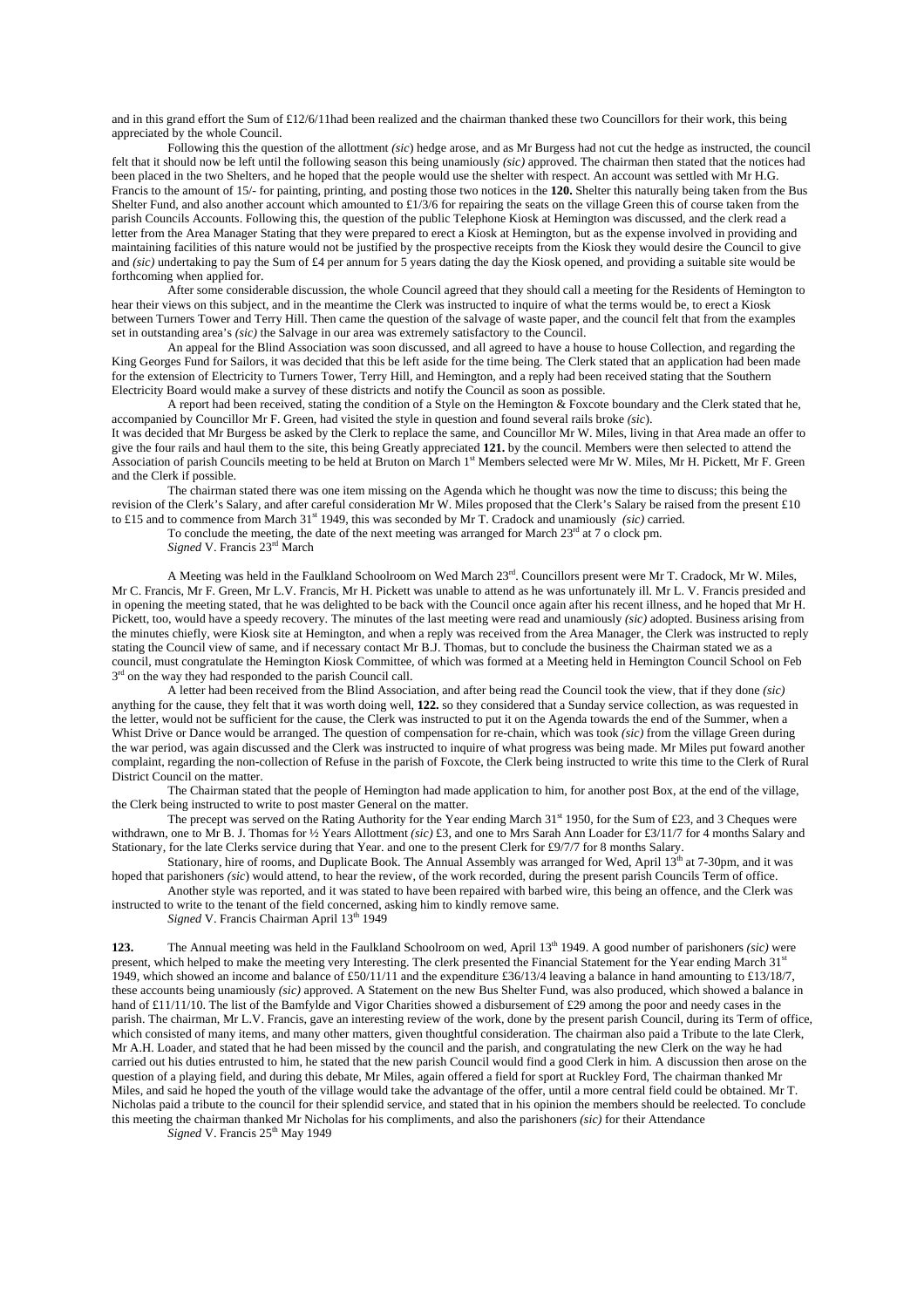A parish Council meeting followed, the minutes of the last meeting were read and unamiously *(sic)* adopted. Arising from the minutes was a letter from the compensation Surveyor for re-chain stating that as so many other applications had been received some further delay was inevitable before he could reply.<br>124. Also a letter was received from

**124.** Also a letter was received from the post master General, stating he regret *(sic)* being unable to supply another post Box, for the village of Hemington, as new Housing estates, and other villages without one was *(sic)* given priority. The Clerk also stated that he had approached one of the Tenants where the style was fenced with barbed wire, and these two tenants agreed to put the matter in its proper order. A letter was also read from Mr T. Williams, and Mr W.J. Farthing regarding the footpath at Turners Tower which was ploughed up by the War Agriculture during the war, and it stated that as the ocupier *(sic)* of the land concerned, did not sign the neccessary *(sic)* forms, he therefore evidently ploughed up the path on his own initiative and took the risk attendant upon that course, and the Council, after some consideration, took the view, that as the ocupier *(sic*) did not sign any form, nor plough up the field in the first instance, he therefore accepted no liability, and the clerk was instructed to write to Mr Farthing, Mr T. Williams, and also Mr Sterry, secretary to the Association of parish Councils.

 Councillors present at both meetings were Mr T. Cradock, Mr L.V. Francis, Mr W. Miles, and Mr F. Green. *Signed* V. Francis May 25<sup>th</sup> 1949

An election of parish Councillors for the United Parishes of Hemington Hardington, & Foxcote, took place in the Faulkland Schoolroom on Sat May 14<sup>th</sup> 1949 from 12 o clock, (noon) until 5 o clock pm, Eleven Candidates contested the election, and the duly elected parish Councillors were as follows.

| Elected               | <b>VOTES</b>                                | <b>NOT Elected</b>             | VOTES |
|-----------------------|---------------------------------------------|--------------------------------|-------|
| Cradock Thomas Edwin  | 196                                         | William Edward Beck 144        |       |
| Francis Charles Edwin | 195                                         | Green Richard Joseph           | 102   |
| Francis Lewis Victor  | 191                                         | Penney Frank William           | 95    |
| Green Francis Joseph  | 147                                         | <b>Rossiter Percival Henry</b> | 74    |
| Miles Wilfred George  | 192                                         | Wilkins Clifford Herbert       | 118   |
| Pickett<br>Howard     | 214                                         |                                |       |
|                       | Signed V. Francis May 25 <sup>th</sup> 1949 |                                |       |

**125.** A meeting of the newly elected parish Council took place in the Faulkland Schoolroom on Wed, May 25<sup>th</sup> 1949. Members present were Messrs. L.V. Francis, C.E. Francis, Mr F. Green, Mr W. Miles, Mr T. Cradock, and Mr H. Pickett. The acceptance of Office forms, were signed, and it was unanimously agreed that Mr L.V. Francis be elected Chairman, with Mr W. Miles, vice-Chairman for the ensuing Year.

A Report of the Annual Assembly, and the minutes of the last meeting, were then read, both being unanimously accepted. Representatives were then appointed to serve on the Midsomer Norton, Radstock, and the Writhlington School managing bodies, the following councillors being unanimously appointed, Mr L.V. Francis, Mr C.E. Francis and Mr W. Miles, and for the Hemington primary school Mr G. Loader, and Mr L.V. Francis, and Trustees to the Bampfylde and Vigor Charities, to remain the same, this being Mr H. Pickett, and Mr T. Cradock.

The Council also agreed to rejoin the Somerset Association of Parish Councils, and a Cheque was withdrawn amounting to £1/10/- for re-registration of same, and it was agreed that Mr L.V. Francis, Mr T. Cradock, and the Clerk, attend the meeting to be held at Bruton on May 31<sup>st</sup>. It was also requested, that the Clerk report the non-collection of refuse again in the Foxcote area, and also to report to the district surveyor the condition of railings at the Foxcote Mill.

After a letter had been read from the playing fields association, it was agreed that Mr Miles, and Mr F. Green, to attend a meeting to be held at the Pavilion, Bath, on June  $7<sup>th</sup>$ . The question of a village Hall arose, and also the painting of the two Bus Shelters, both being deferred to the next meeting. On behalf of the residents at Turners Tower Mr Pickett, applied for a seat to be placed at the entrance of Hollopit *(sic*) lane, the Clerk being instructed to write **126.** to the clerk of R.D.C. on the matter. It was also agreed that the Clerk write to the Area Telephone Office to inquire of what progress had been made regarding the site of Kiosk, to be placed at Hemington and also if the application for the one at Turners Tower or Terry Hill had been considered. The question of a 30 mile limit through the village of Faulkland also arose, the Clerk also instructed to write to the District surveyor on this matter. The clerk also was instructed to place a notice on the parish Council Board, forbidding the playing of Cricket and football on the village Green.

A Cheque was also withdrawn to the clerk, amounting to to *(sic)* £1/7/- for 17/- he had paid Mr Burgess for repairing Style and also 10/- for Audit Stamp. Mr T. Cradock also gave a donation, amounting to £1/10/- toward the Bus Shelter Fund this of which he had received for the salvage of waste paper, this being greatly appreciated by the council..

*Signed* V. Francis 29<sup>th</sup> Sep 1949

A parish Council meeting was held in the Faulkland Schoolroom on Thursday Sept. 29<sup>th</sup>, 1949. Mr L. V. Francis presided, supported by Mr T. Cradock, Mr C. E. Francis, Mr W. Miles, Mr F. Green, Mr H. Pickett, with their Clerk Mr G. Loader. Much business was discussed from matters arising from the minutes, which included the Roadside Seat at Turners Tower, and a letter was read from the county Council, and also Rural District Council, granting permission for same to be erected, also an estimate had been received from Mr W. A. Hooper Stating that he would prepare concrete bed, and fix the seat for the sum of £4/5/-, and it was decided to accept his estimate, with a further decision to organise a Dance to raise funds to meet the expense involved, the latter being left to Mr Cradock, Mr F. Green, and the Clerk, to arrange followed by the support of the remaining Councillors.

A letter was read, concerning the site of the Telephone Kiosk at Hemington, and the decision deferred owing to the **127.** plans for an alternative site not being to hand.

Dissapointment (*sic*) was also expressed at the reply to the application for a 30 mile limit being imposed through the village of Faulkland, which stated that the volume of Traffic, under the Road Traffic Act 1934, did not warrant it, and it did not also, have the necessary Characteristics of a built up area.

Mr Miles also reported, that the collection of Refuse, in the Foxcote area was at present very satisfactory, also the lane leading to the Foxcote Colliery, had recently been repaired and this too were very satisfactory.

Tenders for the painting of the exterior of the two Bus Shelters were also received, and after consideration, it was decided to accept the estimate of Mr T. Box of Radstock, which stated that he was prepared to carry out the work for the Sum of £9/17/- with two coats of best Green paint.

The council in one accord, appreciated a donation of  $£1/2/9$  toward the Bus Shelter Fund, which had been received from the local W.E.A. Class, which had now ceased to function.

A Cheque was also withdrawn amounting to  $\pounds 10/13/2$ , to meet the expense of the recent parish Council Election and approved.

It was also agreed that Mr Burgess should cut the allottment hedge (*sic*), and it was proposed by Mr C. Francis, seconded by Mr T. Cradock, that a letter should be written to Mr R. Smith, drawing his attention to the terrible state of his 5 perch of alottment *(sic)* trusting